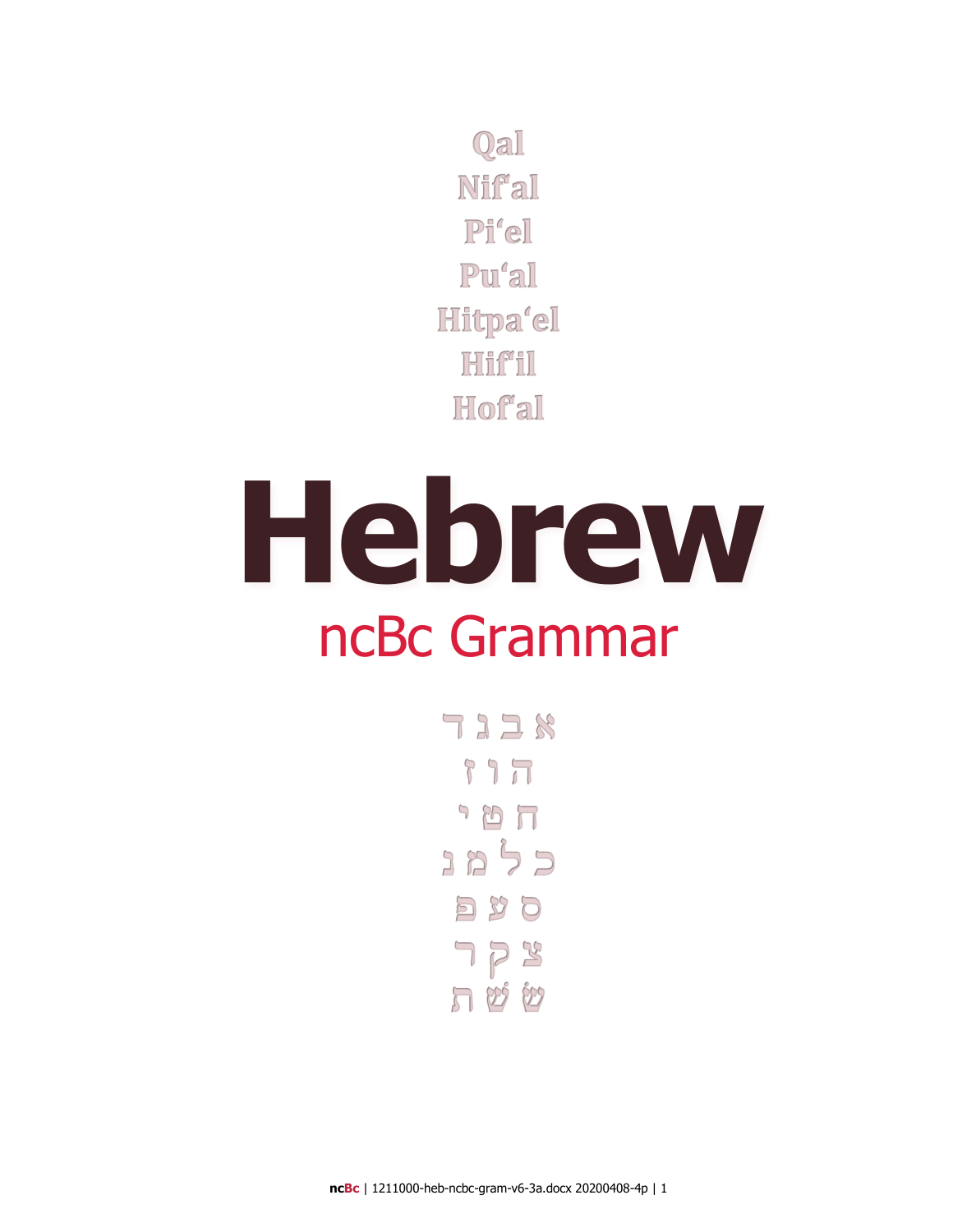## *Hebrew: ncBc Grammar*

| References: |
|-------------|
|-------------|

| Gary Pratico, Miles Van Pelt<br>- Basics of Biblical Hebrew Grammar, 2019, 3rd ed.<br><b>BBH</b><br>- Hebrew Grammar: A Compact Guide, 2019, rev. ed.<br>Miles Van Pelt<br>vP<br>- Basics of Hebrew Discourse, 2019<br>Van Pelt, Patton, Putnam<br><b>BHD</b><br>- Guide to Biblical Hebrew Syntax, 2018, 2nd ed.<br>B. T. Arnold, J. H. Choi<br>AC<br>- The Hermeneutical Spiral, rev. and exp.<br>G. R. Osborne<br>$\Omega$<br>- An Introduction to Biblical Hebrew Syntax, 1990<br>Bruce K. Waltke, M. O'Connor<br>W <sub>0</sub><br>- A Grammar of Biblical Hebrew, 3rd reprint of 2nd ed.<br>Paul Joüon (T. Muraoka, trans.) |
|-----------------------------------------------------------------------------------------------------------------------------------------------------------------------------------------------------------------------------------------------------------------------------------------------------------------------------------------------------------------------------------------------------------------------------------------------------------------------------------------------------------------------------------------------------------------------------------------------------------------------------------|
|                                                                                                                                                                                                                                                                                                                                                                                                                                                                                                                                                                                                                                   |
|                                                                                                                                                                                                                                                                                                                                                                                                                                                                                                                                                                                                                                   |
|                                                                                                                                                                                                                                                                                                                                                                                                                                                                                                                                                                                                                                   |
|                                                                                                                                                                                                                                                                                                                                                                                                                                                                                                                                                                                                                                   |
|                                                                                                                                                                                                                                                                                                                                                                                                                                                                                                                                                                                                                                   |
|                                                                                                                                                                                                                                                                                                                                                                                                                                                                                                                                                                                                                                   |
|                                                                                                                                                                                                                                                                                                                                                                                                                                                                                                                                                                                                                                   |
| - Invitation to Biblical Hebrew: Beginning Grammar<br>R. Fuller, K. Choi<br>FC.                                                                                                                                                                                                                                                                                                                                                                                                                                                                                                                                                   |
| - A Grammar for Biblical Hebrew, 1995 revised<br>C. L. Seow<br>S                                                                                                                                                                                                                                                                                                                                                                                                                                                                                                                                                                  |
| - From Exegesis to Exposition: A Practical Guide , 1998<br>Robert B. Chisholm, Jr.<br>C                                                                                                                                                                                                                                                                                                                                                                                                                                                                                                                                           |
| - Advances in the Study of Biblical Hebrew and Aramaic<br>Benjamin J. Noonan<br>Advances                                                                                                                                                                                                                                                                                                                                                                                                                                                                                                                                          |
| - A Biblical Hebrew Reference Grammar, 2nd ed.<br>Christo van der Merwe; J. Naude<br><b>MN</b>                                                                                                                                                                                                                                                                                                                                                                                                                                                                                                                                    |
| - Great Courses Guidebook: Biblical Hebrew: Learning<br>Michael Carasik<br>GC                                                                                                                                                                                                                                                                                                                                                                                                                                                                                                                                                     |

Produced, using MS Word, for ncBc's internal, personal, community use.

- Latin and complex headings in Tahoma font
- Latin body in Cambria; complex body in Ezra SIL

# **north clackamas Bible community**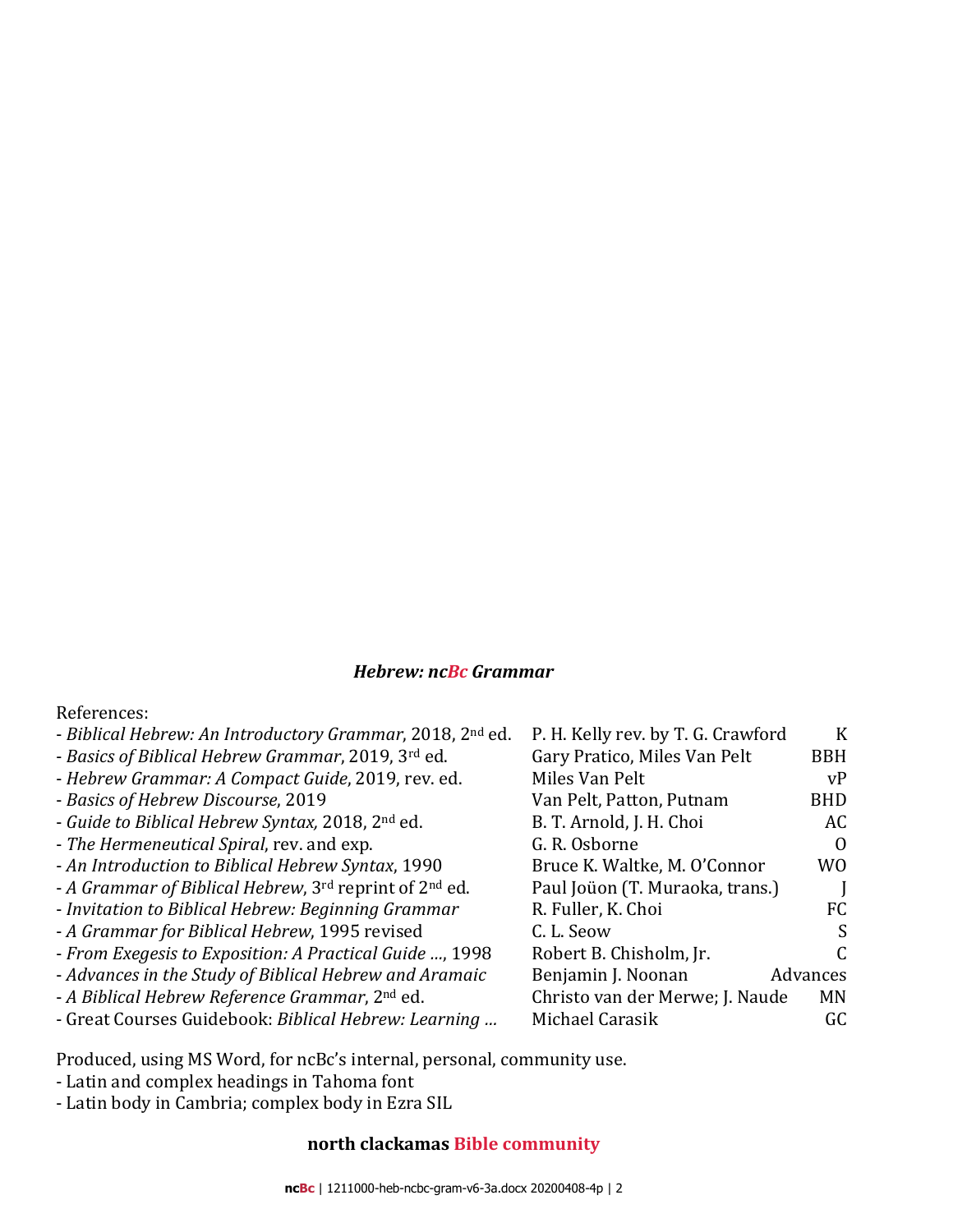# **Contents**

|   | 1 Hebrew Syntax Summary                                                                                | 5  |
|---|--------------------------------------------------------------------------------------------------------|----|
| 2 | Orthography and Phonetics K§1-4                                                                        | 7  |
|   | 2.1 Alphabet and Vowels $K$1-3$                                                                        | 7  |
|   | 2.2 Accents and Syllables K§4                                                                          | 8  |
|   | 2.2.1 Accents, Weak Letters, măppîq K§4.1-4.17                                                         | 8  |
|   | 2.2.2 Syllables K§4.18-4.22 (cf. K. Handbook, Additional Helps); S§II.12; BBH 3 (w. ševā 3.6)          | 8  |
| 3 | Prefixes, Adjectives, Nouns K§5-10                                                                     | 9  |
|   | 3.1 Prefixes: Articles, Prepositions, Vav Conjunction K§5.5-6.18; BBH 5.1-5.6                          | 9  |
|   | 3.1.1 Definite Article K§5.5-5.11; BBH 5.1-5.6                                                         | 9  |
|   | 3.1.2 Prepositions with Nouns K§6.1-6.8; BBH 6                                                         | 9  |
|   | 3.1.3 Vav Conjunction K§6.9-6.18; BBH 5.7                                                              | 10 |
|   | 3.2 Nouns, Adjectives, and Pronouns K§7, 8, 9                                                          | 11 |
|   | 3.2.1 Nouns, Adjectives K§7, 8; BBH 4, 7                                                               | 11 |
|   | 3.2.2 Pronouns K§9; BBH 8.1-8.7                                                                        | 11 |
|   | 3.3 Segholates; Construct Relationship                                                                 | 12 |
|   | 3.3.1 Nouns: Segholates K§7.22-7.30; BBH 4.8.3; S40-43                                                 | 12 |
|   | 3.3.2 Nouns: Construct Relationship K§10; BBH10                                                        | 12 |
|   | 4 Pronominal Suffixes K§11, 7; GC§9                                                                    | 13 |
|   | Pronominal Suffixes with Prepositions and Particles K§11.1-11.7<br>4.1                                 | 13 |
|   | 4.2 Pronominal Suffixes with Nouns K§11.8-11.13                                                        | 13 |
|   | 4.3 Pronominal Suffixes with Verbs K§17; 18.6                                                          | 14 |
|   | 4.3.1 The Perfect                                                                                      | 14 |
|   | 4.3.2 The Imperfect (cf. 2p for the Imperative *) K§18.6                                               | 14 |
| 5 | Verbs K§12, 14-16, 18-31; s. esp. AC Appendix B, Expanded Stem Chart and Advances, ch. 4, Verbal Stems | 15 |
|   | Binyānîm / Stems K§14; BBH§12.7,-12.8; C79-85; GC§15; s. esp. AC 3.1<br>5.1                            | 15 |
|   | Two Finite Conjugations<br>5.2                                                                         | 16 |
|   | The Perfect Conjugation ( <i>gatal</i> ; suffixed) and its Aspect K§12, 14<br>5.2.1                    | 16 |
|   | 5.2.2 The Imperfect Conjugation ( <i>yiqtol</i> ; prefixed) and its Aspect K§15-16                     | 17 |
|   | One Volitional and Three Non-Finite Conjugations K§18-21; 22-31<br>5.3                                 | 18 |
|   | 5.3.1 Desires, Prohibitions, Commands — including the Imperative Conjugation                           | 18 |
|   | Two Infinitive Conjugations K§19<br>5.3.2                                                              | 18 |
|   | The Participle Conjugation K§20<br>5.3.3                                                               | 18 |
|   | 5.4 Verb Diagnostics and Strong-Verb Paradigm                                                          | 19 |
|   |                                                                                                        |    |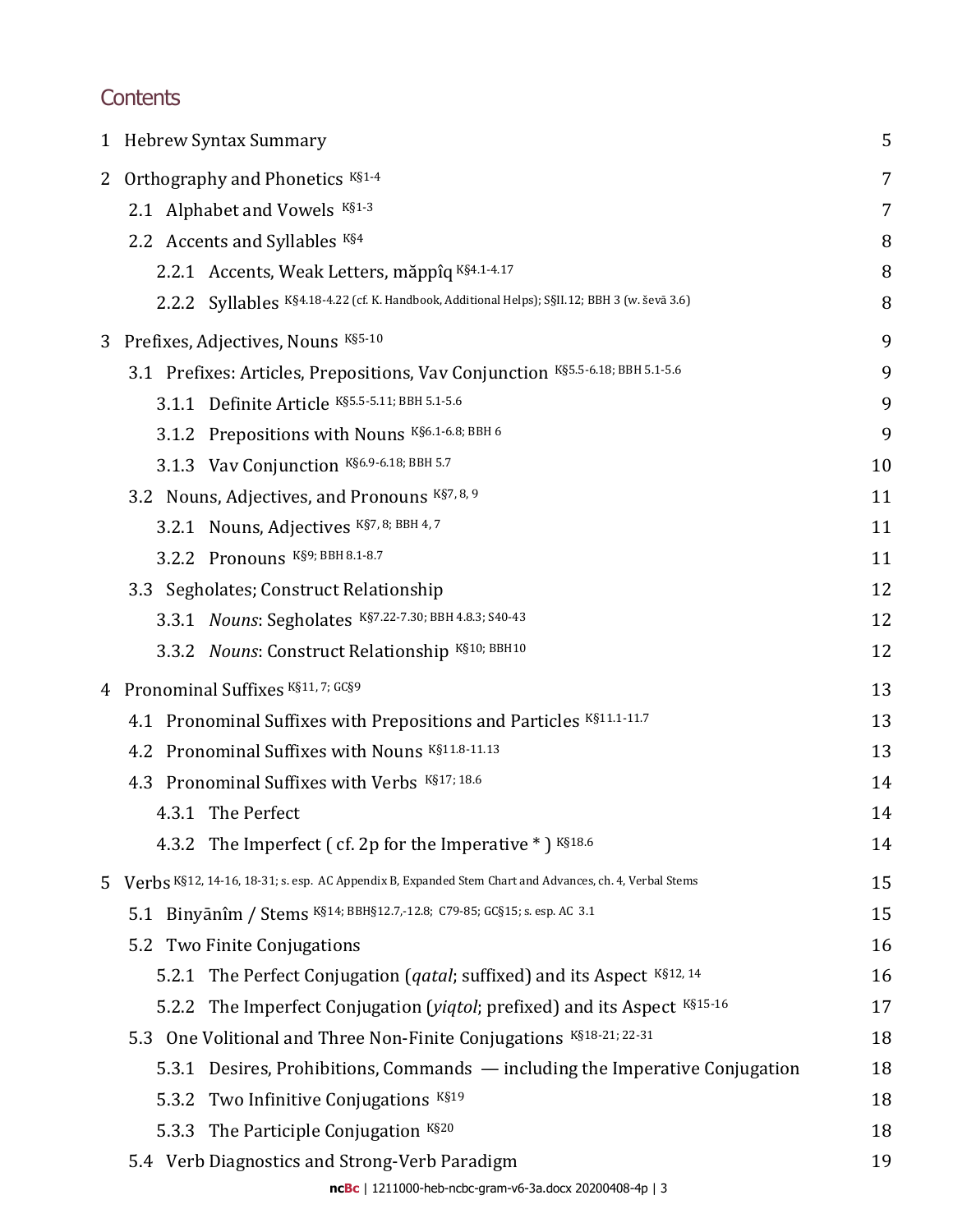**ncBc** | 1211000-heb-ncbc-gram-v6-3a.docx 20200408-4p | 4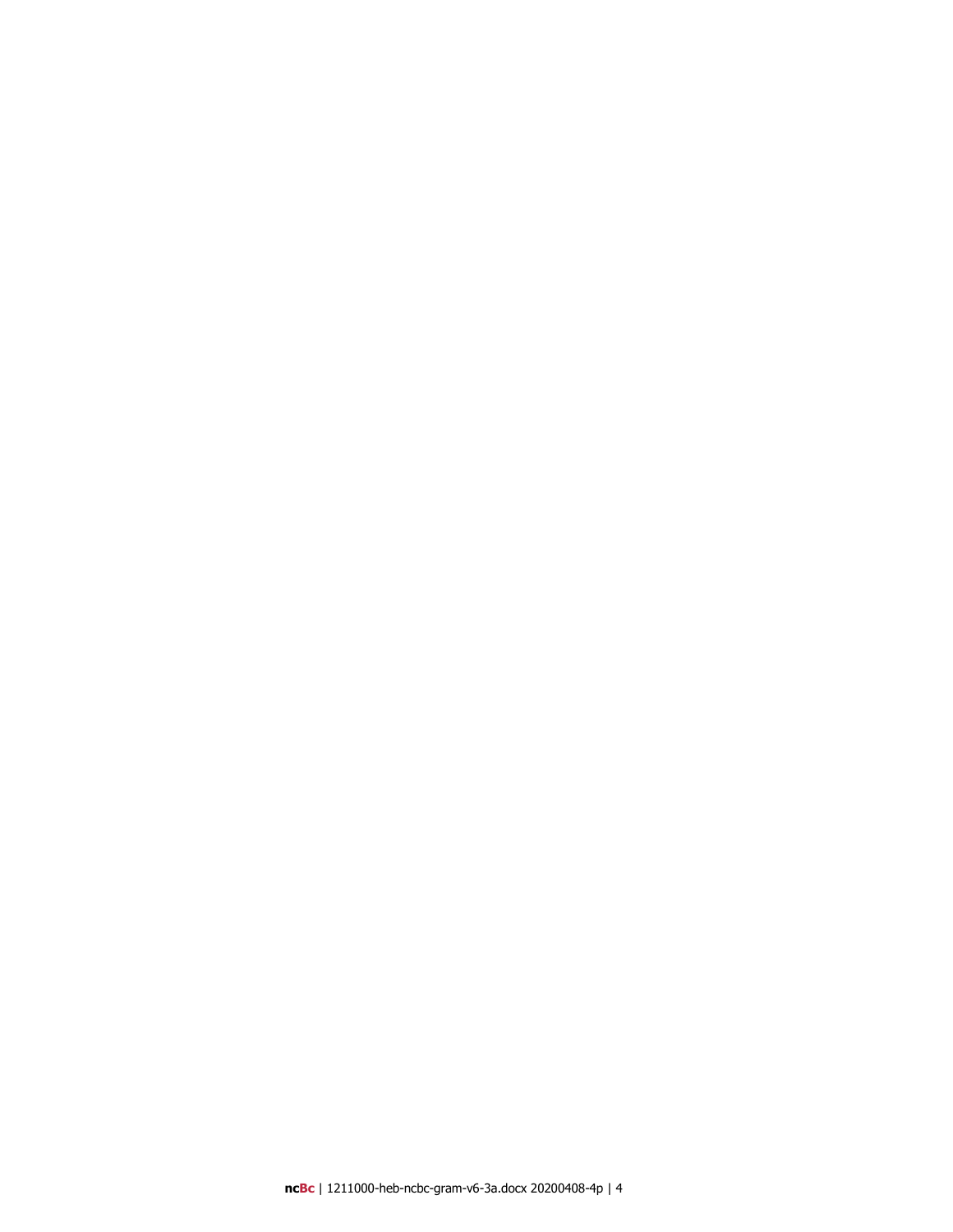# <span id="page-4-0"></span><sup>1</sup> **Hebrew Syntax Summary**

א ב ג ד ה ו ז ח ט י כ ל מ נ ס ע פ צ ק ר שׂ שׁ ת ך ם ן ף ץ

**Normal V-S-O Word Order. K§12.18-19** Object  $\leftarrow$  Modifier  $\leftarrow$  Subject  $\leftarrow$  Verb

**Adjectives.** *Attributive adjectives* directly describe; follow a noun; agree in gender, number, and definiteness. *Predicative adjectives* are verb-less ("*to be*"); precede a noun; agree in gender and number. **K§8; O71-72; AC§2.5**

**Construct Relationship.** The joining of two or three (rarely four) nouns expresses genitival relationships (e.g., "of"). Nuances: (1) location or origin, (2) further description or identification of a person or thing, (3) possession or ownership. . **K§10; O71; AC§2.2**

**Perfect and Imperfect.** Hebrew verbs have two full inflections that cover all variations of person, gender, and number. These two inflections primarily reflect aspect (the quality of action rather than strictly temporal tenses).

**The** *perfect* with verbs denoting state of being or mind is used for the present tense, but with regular verbs it reflects a completed action (e.g., the Greek aorist), expressing: (1) a simple action completed in past time, (2) a past perfect (prior to a point in the past), or (3) a future tense (if with a vav conjunction).

**The** *imperfect* reflects an incomplete event (e.g., the Greek present), used to express: (1) a simple future, (2) a repeated, habitual, or customary action in the past or present, or (3) an action contingent or dependent upon other factors. **K§15.8-15.21; O67; AC§3.0, 3.2**

**Coordinate Relationships:** when two or more verb forms are linked by a vav conjunction or vav consecutive, the first verb governs the time and the mode of the verb(s) sequentially linked to it. **K§21; AC§3.5, S243-45; BHD§1.4-5 (pp. 61-87)**

|            | The most frequent sequences of coordinate relationship |                                                                                                                                                                                                                                                                                 |  |  |  |  |  |  |
|------------|--------------------------------------------------------|---------------------------------------------------------------------------------------------------------------------------------------------------------------------------------------------------------------------------------------------------------------------------------|--|--|--|--|--|--|
|            | Perfect                                                | Linked perfects are not altered;<br>all are essentially alike; rare                                                                                                                                                                                                             |  |  |  |  |  |  |
|            | Imperfect                                              | Perfect followed by imperfects<br>without vav consecutive are rare.                                                                                                                                                                                                             |  |  |  |  |  |  |
| Perfect    | Imperfect<br>vav consec.                               | Perfect followed by imperfects<br>with vav consecutive are very<br>frequent: the true narrative<br>expressing temporal sequence,<br>logical result, clarification. So<br>common, a sequence can begin<br>with imperf. + vav consec. or with<br>imperfect of "to be" ("he was"). |  |  |  |  |  |  |
|            | $\ddot{}$<br>Imperfect                                 | Joined by ordinary vav<br>conjunction, linked imperfects<br>may express outcome or purpose.                                                                                                                                                                                     |  |  |  |  |  |  |
| Imperfect  | ┿<br>Perfect                                           | Linked perfects are used with all<br>meanings, modes of imperfect.                                                                                                                                                                                                              |  |  |  |  |  |  |
|            | Perfect<br>vav consec.                                 | Adds temporal sequence, logical<br>result, volition, apodictic result.                                                                                                                                                                                                          |  |  |  |  |  |  |
|            | $\ddag$<br>Perfect                                     | Linked perfects must also be<br>translated as imperatives.                                                                                                                                                                                                                      |  |  |  |  |  |  |
| Imperative | ╋<br>Imperfect                                         | Linked imperfects sometimes<br>express purpose or result.                                                                                                                                                                                                                       |  |  |  |  |  |  |
|            | Imperative                                             | Linked imperatives often express<br>purpose or result                                                                                                                                                                                                                           |  |  |  |  |  |  |
| Inf. Abs.  | Perfect                                                | If the infinitive absolute has the<br>force of an imperative, so do any<br>linked perfects.                                                                                                                                                                                     |  |  |  |  |  |  |
| Participle | Perfect                                                | If the leading participle describes<br>impending, future actions, so do<br>any linked perfects.                                                                                                                                                                                 |  |  |  |  |  |  |

# Reminder: **Biblical Hebrew-language semantics inform but are not limited by modern-English translation possibilities.**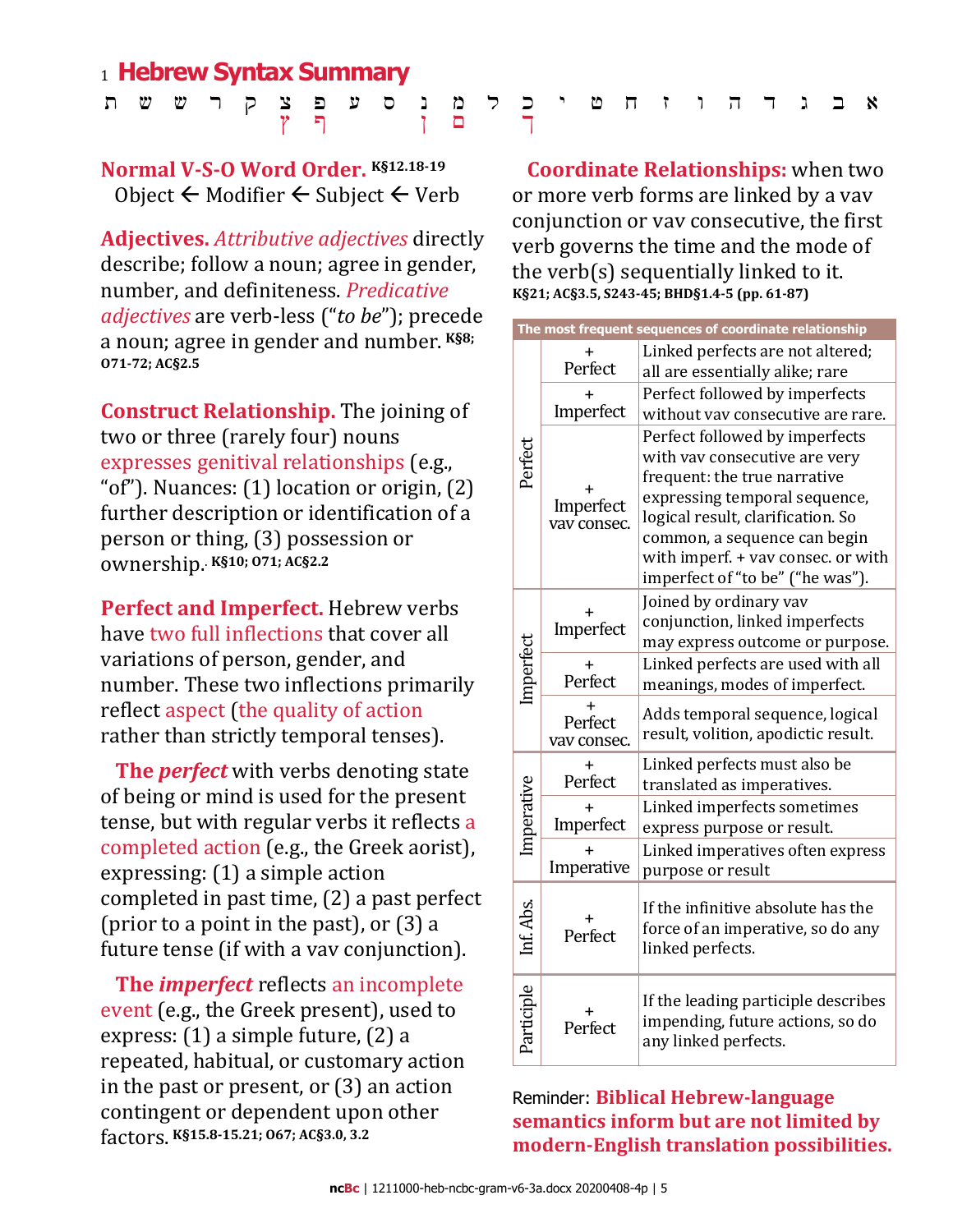#### **Verb Stems (***binyānîm***) K§12.2, 14.2; O67; AC§3.1; GC§15**

| <b>Stem and its pattern</b>                                                            | Function of the G, D, H categories                                                                                                                             | <b>Voice of individual stems</b>                       |  |  |  |  |  |  |
|----------------------------------------------------------------------------------------|----------------------------------------------------------------------------------------------------------------------------------------------------------------|--------------------------------------------------------|--|--|--|--|--|--|
| Qal/Paal G קֲטֵל qāṭal                                                                 | Simple,<br>$\overline{z}$ to be light; G = grundstamm                                                                                                          | Active                                                 |  |  |  |  |  |  |
| $N$ ifal <sup>N</sup><br>niqtal                                                        | he did, made פַּלַל                                                                                                                                            | Middle-Passive/-Reflexive                              |  |  |  |  |  |  |
| Piel <sup>D</sup><br>qittel                                                            | <b>Intensive?</b> Traditional view of D, Dp, HtD<br><b>Factitive</b> (intransitive Qal $\rightarrow$ trans. state)                                             | Active, Causative patiency, etc.                       |  |  |  |  |  |  |
| <b>Pual</b> Dp<br>quttal                                                               | <b>Resultative</b> (transitive $\rightarrow$ intransitive)                                                                                                     | Passive                                                |  |  |  |  |  |  |
| hitqattēl<br>Hitpael HtD                                                               | <b>Denominative</b> (verb derives from noun)<br><b>Pluralative</b> (repetition of that in the qal)<br><b>Causative</b> with <b>patiency</b> (to be in a state) | Reflexive, Reciprocal<br>s. times simple active as Qal |  |  |  |  |  |  |
| Hifil <sup>H</sup><br>hiqtîl                                                           | <b>Causative</b> with <b>agency</b> (to do an action)                                                                                                          | Active                                                 |  |  |  |  |  |  |
| Hofal <sup>Hp</sup><br>hoqtal                                                          | (or H and Hp sometimes permissive)                                                                                                                             | Passive                                                |  |  |  |  |  |  |
| See Arnold and Choi, Appendix A, Stem Chart, and esp., Appendix B, Expanded Stem Chart |                                                                                                                                                                |                                                        |  |  |  |  |  |  |

**D-stem's** (D, Dp, HtD) traditional **'intensity'** attempts to summarize a variety of functions: (1) **factitive:** intransitive Qal *to learn* ➧ trans. *to teach*; (2) **resultative:** trans. *to break* ➧ intr. *to make broken*; (3) **denominative:** noun *word* ➧ verb *to speak words*; or (4) **causative with patiency nuance:** causing *to be* in a state. The **H-stem** (H, Hp) can be viewed as **causative with agency nuance** (causing *to do*). **O67, AC§3.1.3- 3.1.5, WO§24.1, FC§23.5, J§40a**

**Desires, commands, and prohibitions** can be expressed with the imperfect, imperative, and independent particles. The *jussive*, occurring in 2nd and 3rd pers. imperfect forms, expresses the speaker's desire, wish, or command (cf. the frequent translations with "may…" or "let …"). The *cohortative*, occurring in 1st person imperfect forms, expresses the speaker's desire, intention, self-encouragement, or determination. **K§15.18-15.21**

The *imperative*, in only the 2nd person as a separate verb conjugation, expresses positive commands (never prohibitions); may occur in any stem except the passive pu'al and hof'al. Hebrew expresses negative commands or prohibitions using  $\mathbf{x}^3$  with the imperfect and milder prohibitions using  $\overleftrightarrow{\mathbf{x}}$  with the jussive. **K§18; O67; AC§3.3**

**Infinitives**, a separate verb conjugation, express the bare idea of the verb root without the limitations of person, gender, and number. The focus is on the *process* (vs. the participant). There are two kinds of infinitives:

The *infinitive construct* may take prepositional prefixes and/or pronominal suffixes; it often functions like the English gerund ("eating," "drinking") as subject or object; it is used in temporal, purpose, result, and causal clauses; it usually occurs with the preposition ל. **K§19.1-19.14; O67; AC§3.4.1**

The *infinitive absolute* never takes the prepositional prefixes or pronominal suffixes; it functions as an adverb; frequently used to intensify or reiterate the verbal statement ("killing he will kill"); used like English gerunds, as complements giving attendant action, or to stand for the main verb, often as an imperative. **K§19.15-19.28; O68; AC§3.4.2**

**Participles**, a separate verb conjugation, focus on the *participant*. Active participles express continuous action; passive participles express completed action. All participles share the properties and functions of adjectives, verbs, and nouns. Like adjectives, can be used as *attributives, predicatives,* and *substantives*. Endings display gender and number (not person). **K§20; O67-68; AC§3.4.3**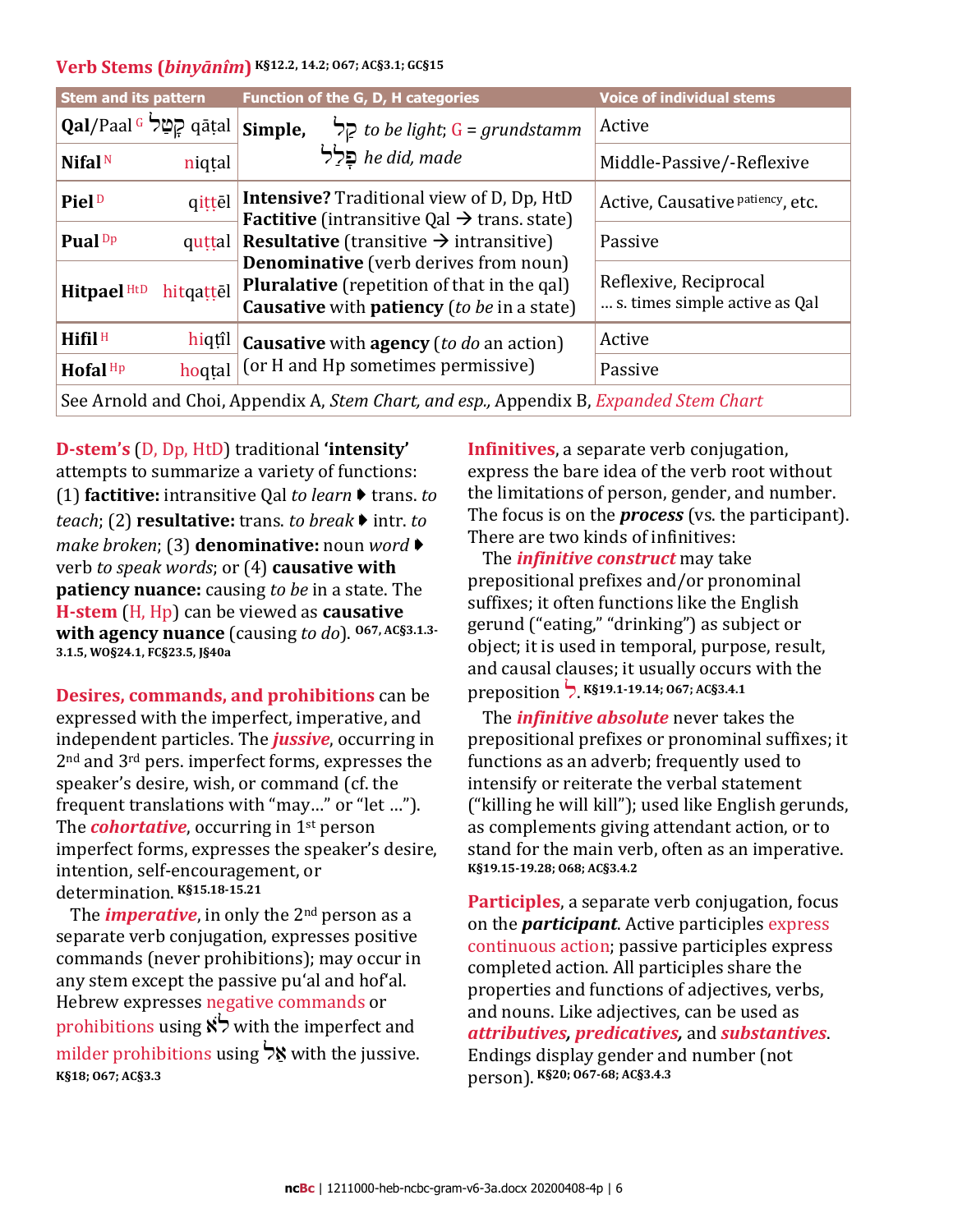# <span id="page-6-0"></span>2 **Orthography and Phonetics K§1-4**

# <span id="page-6-1"></span>2.1 **Alphabet and Vowels K§1-3**

| The Hebrew Alphabet <sup>K§1</sup>                                                                                                                                                                                         |                                                                                                                                      |               |                                                    |   |          |   |   |   |             |    |                                             |                                    |                |   |             |                  |        |          |                               |     |   |
|----------------------------------------------------------------------------------------------------------------------------------------------------------------------------------------------------------------------------|--------------------------------------------------------------------------------------------------------------------------------------|---------------|----------------------------------------------------|---|----------|---|---|---|-------------|----|---------------------------------------------|------------------------------------|----------------|---|-------------|------------------|--------|----------|-------------------------------|-----|---|
| ת                                                                                                                                                                                                                          | ש                                                                                                                                    | ພ             | ₽                                                  | ¥ | Ð        | V | ◘ |   | D           | 7  |                                             |                                    | ம              | Л |             |                  | 亓      |          |                               | ⊐   | x |
| t                                                                                                                                                                                                                          | š                                                                                                                                    | ś             | r<br>q                                             |   | ר<br>p/f |   | S | n | $\Box$<br>m |    | k/kh                                        | y                                  |                | h | Z           | V                | h<br>d |          | g                             | b/v |   |
|                                                                                                                                                                                                                            | <b>N</b> and <b><del>Π</del></b> are weak letters. Syllable-ending <b>N</b><br>Măqqēf ( ־ ) joins words, e.g., כְּלְ־הַיּוֹם, accent |               |                                                    |   |          |   |   |   |             |    |                                             |                                    |                |   |             |                  |        |          |                               |     |   |
| and word-ending $\Pi$ (unless pătăh furtive) are<br>is on the final word. K§3.1                                                                                                                                            |                                                                                                                                      |               |                                                    |   |          |   |   |   |             |    |                                             |                                    |                |   |             |                  |        |          |                               |     |   |
|                                                                                                                                                                                                                            | silent vowel letters. K§4.15-4.16, BBH2.8-2.9<br>Dagesh lene (weak dagesh, ): $\Box$ $\Box$ $\Box$ =                                 |               |                                                    |   |          |   |   |   |             |    |                                             |                                    |                |   |             |                  |        |          |                               |     |   |
|                                                                                                                                                                                                                            | Gutturals <b>K</b> $\pi$ $\pi$ $\pi$ ( $\tau$ ) reject dagesh forte and<br>ReGaD KePaT (vs. כפה, VeGaD KheFaT                        |               |                                                    |   |          |   |   |   |             |    |                                             |                                    |                |   |             |                  |        |          |                               |     |   |
| cannot be doubled ( $\P$ and $\P$ imply doubling);<br>that never follow a vowel).<br>prefer a-class vowels and compound ševā. K§5.1ff<br>Dagesh forte (strong dagesh, c) double non-                                       |                                                                                                                                      |               |                                                    |   |          |   |   |   |             |    |                                             |                                    |                |   |             |                  |        |          |                               |     |   |
|                                                                                                                                                                                                                            | $Sibilants$ are פו ב ; labials are פו ב<br>guttural consonants; f. vowels, never f. ševā. K§3.3                                      |               |                                                    |   |          |   |   |   |             |    |                                             |                                    |                |   |             |                  |        |          |                               |     |   |
| Vowels by class and length ( Unchangeably Long [L], Long, Short, Reduced )<br>$Kg2-3$                                                                                                                                      |                                                                                                                                      |               |                                                    |   |          |   |   |   |             |    |                                             |                                    |                |   |             |                  |        |          |                               |     |   |
| The $\overline{\phantom{a}}$ of the qāmĕs-he ( $\overline{\phantom{a}}$ ) is a silent vowel letter; cf. the sērê-he, segôl-he, and ḥôlĕm-he.                                                                               |                                                                                                                                      |               |                                                    |   |          |   |   |   |             |    |                                             |                                    |                |   |             |                  |        |          |                               |     |   |
|                                                                                                                                                                                                                            |                                                                                                                                      | $[L]$         | qāmĕṣ-/pătăḥ-yôd @ word end                        |   |          |   |   |   |             |    | *ጅ- *ጅ- āi a i                              |                                    |                |   | aisle       |                  |        |          | K§2.14                        |     |   |
|                                                                                                                                                                                                                            |                                                                                                                                      |               | with a vav consonant added                         |   |          |   |   |   |             |    | זי -אַיו -אָיו -אָיו                        |                                    |                |   |             |                  |        |          | his sons בֶּנָיו              |     |   |
| $\overline{\mathbf{u}}$                                                                                                                                                                                                    |                                                                                                                                      | Long          | qāmĕș                                              |   |          |   |   |   |             |    | $\frac{1}{2}$ $\frac{1}{2}$ a               |                                    | a h            |   | car         |                  |        |          | ጋያ father                     |     |   |
| ah                                                                                                                                                                                                                         | a                                                                                                                                    |               | Short pătăh                                        |   |          |   |   |   |             |    | _ ጅ a                                       |                                    | ah             |   |             |                  |        |          | daughter ⊑ֶת                  |     |   |
|                                                                                                                                                                                                                            |                                                                                                                                      | $\frac{1}{2}$ | hātěf-pătăh (pătăh ševā)                           |   |          |   |   |   |             |    | $\frac{1}{2}$ $\frac{1}{2}$ $\frac{3}{4}$   |                                    | ah             |   |             |                  |        | ּז אֲנִי |                               |     |   |
|                                                                                                                                                                                                                            |                                                                                                                                      | $\frac{1}{2}$ | pătăḥ furtive @ end w. strong gutt. הַּחַ עַ       |   |          |   |   |   |             |    |                                             |                                    | a <sub>h</sub> |   | K§5.3       |                  |        |          | רְהָחַ                        |     |   |
|                                                                                                                                                                                                                            |                                                                                                                                      | $[{\rm L}]$   | tsērê-yôd (or, yud)                                |   |          |   |   |   |             |    | $"$ . 'N $\hat{e}$                          |                                    | e y            |   | they        |                  |        |          | house of                      |     |   |
|                                                                                                                                                                                                                            |                                                                                                                                      | Long          | tsērê                                              |   |          |   |   |   |             |    | $\mathbb{R}$ $\mathbb{R}$ e                 |                                    | e y            |   |             |                  |        |          | ን <u>፠</u> God                |     |   |
|                                                                                                                                                                                                                            | e                                                                                                                                    |               | Short segôl                                        |   |          |   |   |   |             |    | . <b>№</b> е                                |                                    | eh             |   | met         |                  |        |          | shekel שֶׁקֶל                 |     |   |
| ٠                                                                                                                                                                                                                          |                                                                                                                                      | $\frac{1}{2}$ | š <sup>e</sup> vā (i.e., vocal š <sup>e</sup> vā)  |   |          |   |   |   |             |    | $\dot{\mathbf{z}}$                          | e                                  | eh             |   | severe      |                  |        |          | covenant בְּרֵית              |     |   |
| ee                                                                                                                                                                                                                         |                                                                                                                                      | $\frac{1}{2}$ | hāṭĕf-s <sup>e</sup> gôl (s <sup>e</sup> gôl ševā) |   |          |   |   |   |             |    | $\aleph$ $e$                                |                                    | eh             |   |             |                  |        |          | <b>Will</b> man               |     |   |
|                                                                                                                                                                                                                            |                                                                                                                                      | $[L]$         | hîrĕq-yôd                                          |   |          |   |   |   |             | ۰. | 'N î                                        |                                    | e e            |   | marine      |                  |        |          | $87\overline{7}$ she          |     |   |
|                                                                                                                                                                                                                            | i                                                                                                                                    | Short         | hîrĕq $1$                                          |   |          |   |   |   |             |    | $\aleph$ i                                  |                                    | ih             |   | sit, bitter |                  |        |          | with עָם                      |     |   |
|                                                                                                                                                                                                                            |                                                                                                                                      | $[L]$         | hôlĕm-vāv (interchangeable w. hôlĕm)               |   |          |   |   |   |             |    | $i$ ix $\hat{o}$                            |                                    | o h            |   | row         |                  |        |          | light ור                      |     |   |
|                                                                                                                                                                                                                            |                                                                                                                                      | Long          | hôlĕm (h. haser = 'lacking')                       |   |          |   |   |   |             |    |                                             | $\dot{\aleph}$ $\ddot{\mathrm{o}}$ | o h            |   |             |                  |        |          | $\mathbf{R}^{\mathbf{L}}$ not |     |   |
|                                                                                                                                                                                                                            | $\mathbf 0$                                                                                                                          | Short         | qāmĕṣ-ḥāṭûf (qāmĕṣ qatan) <sup>2</sup>             |   |          |   |   |   |             |    | $\frac{1}{2}$ $\frac{1}{2}$ 0               |                                    | 0h             |   |             | $cost$ (cf. car) |        |          | with כָל                      |     |   |
| ٦<br>00                                                                                                                                                                                                                    |                                                                                                                                      | $\frac{1}{2}$ | hātěf-qāměs (qāměs ševā)                           |   |          |   |   |   |             |    | $\frac{N}{\pi i}$ $\sum_{i=1}^{N}$ $\delta$ |                                    | oh             |   |             |                  |        |          | sickness חֱלִי                |     |   |
|                                                                                                                                                                                                                            |                                                                                                                                      | $[{\rm L}]$   | šûrĕq                                              |   |          |   |   |   |             |    | $7 N$ $\hat{u}$                             |                                    | 0 <sub>0</sub> |   | rule        |                  |        |          | <b>S</b> 'תהא                 |     |   |
|                                                                                                                                                                                                                            | u                                                                                                                                    | S             |                                                    |   |          |   |   |   |             |    |                                             |                                    |                |   |             |                  |        |          |                               |     |   |
|                                                                                                                                                                                                                            |                                                                                                                                      |               | $q$ ibbûs <sup>1</sup>                             |   |          |   |   |   |             |    | $\mathcal{R}$ u                             |                                    | 00             |   | pull        |                  |        |          | table שְׁלְחָן                |     |   |
| <sup>2</sup> Qāměs-hāṭûf only in closed and unaccented<br><sup>1</sup> Hîrĕq and qĭbbûș, usually short, are long if in<br>an open syllable or if they are stressed. SSII.2.iv<br>syllables; never with a mětěg $(\circ)$ . |                                                                                                                                      |               |                                                    |   |          |   |   |   |             |    |                                             |                                    |                |   |             |                  |        |          |                               |     |   |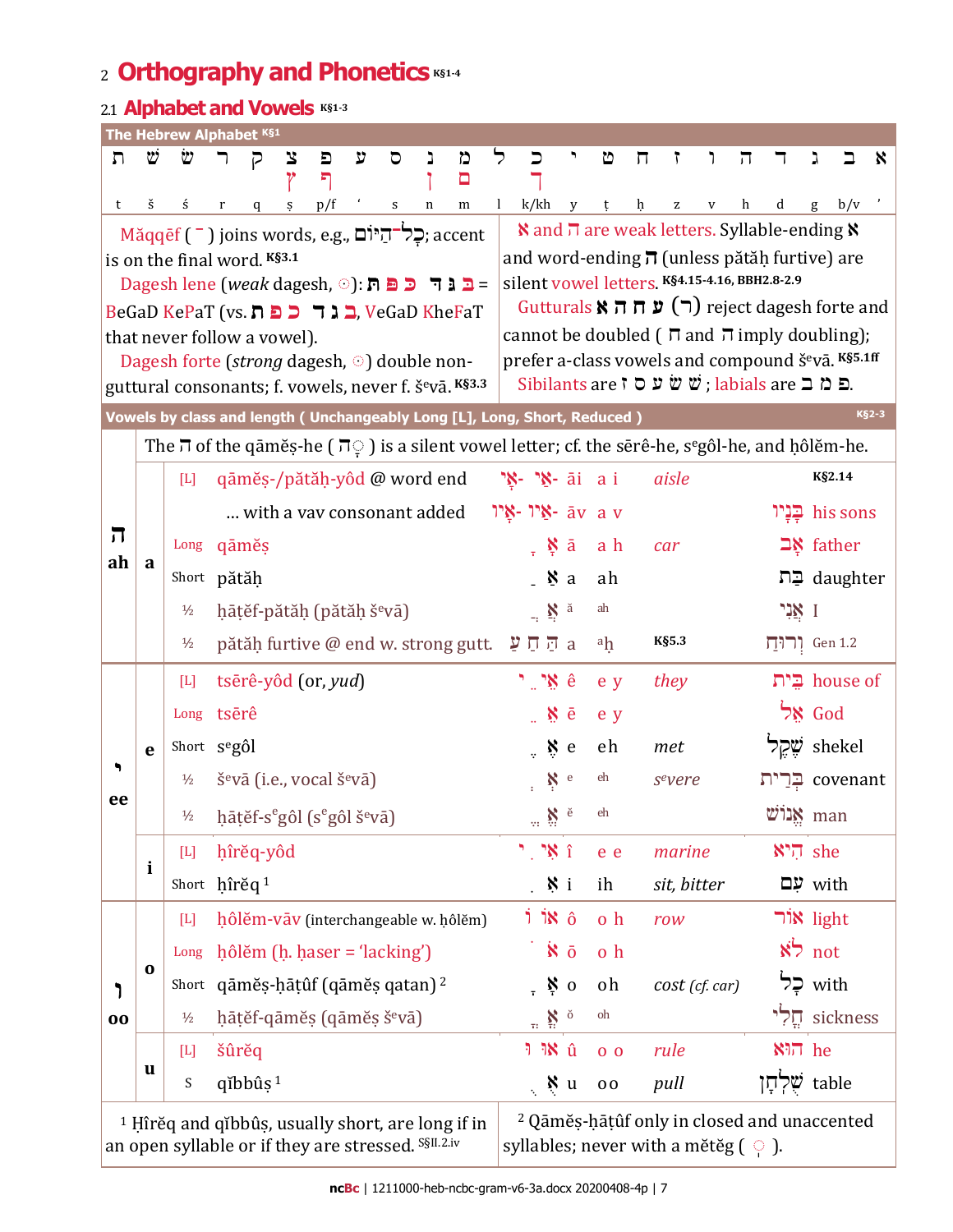#### <span id="page-7-0"></span>2.2 **Accents and Syllables K§4**

#### <span id="page-7-1"></span>2.2.1 **Accents, Weak Letters, măppîqK§4.1-4.17**

**Accent marks** serve (1) to mark a tone syllable that is not in the usual, last position, (2) to regulate chanting, and (3) to mark punctuation.

Unlike English, the Hebrew **accent, with its stress or lengthening, falls on the last syllable by default** — and will not be indicated by a diacritical mark. The  $\text{mûnah}$  ( $\heartsuit$ ) marks a syllable when it receives the accent, but it is not the last syllable.

The 'ătnāḥ (  $\odot$  ) and sĭllûq (  $\odot$  ) divide verses, marking pauses after the last word of the first or second half. The words have long vowels in their accented syllable. Sôf pāssûq  $(:)$ follows the sĭllûq, marking the end of the verse.

The  $m$ ĕtĕg  $( \circ )$  looks like sĭllûq, but it is not found on the last tone syllable. It marks for stress (1) a long vowel positioned two or more syllables before the tone syllable, (2) short vowels before a compound ševā, (3) long or short vowels before a vocal ševā, and (4) unchangeably long vowel before a măqqēf.

א and ה are weak letters. Syllable-ending א and word-ending  $\Pi$  (unless pătăh furtive) are silent vowel letters (*matres lectionis*). măppîq ( $\overline{r}$ ) is the dot in a final  $\overline{r}$ . The pronunciation should not be as a vowel letter, but as a strong guttural consonant, e.g., ח, ע.

<span id="page-7-2"></span>2.2.2 **Syllables K§4.18-4.22** (cf. K. Handbook, Additional Helps); **S§II.12; BBH 3** (w. ševā 3.6)

| Consonants must be followed by a vowel sound (unless final or weak $\aleph$ ). K§4.18                                                                                                                                                                                                                    |  |  |  |  |  |  |  |  |  |
|----------------------------------------------------------------------------------------------------------------------------------------------------------------------------------------------------------------------------------------------------------------------------------------------------------|--|--|--|--|--|--|--|--|--|
| Syllables must begin with a consonant (except 1 at beginning of word) K§4.19<br>may include only one full vowel<br>may also begin with a half-vowel, vocal ševā K§4.21<br>may be closed by a syllable divider, the silent ševā K§4.22                                                                    |  |  |  |  |  |  |  |  |  |
| A $\frac{e}{c}$ ander a dagesh forte<br>• always vocal; begins open syllable<br>after a accented vowel<br>• always silent; closes syllable<br>before a BGD KPT letter<br>• always silent; ends closed syllable<br>part of two vocal in a row $(\Box)$ $\blacktriangleright$ lengthens if it is the first |  |  |  |  |  |  |  |  |  |
| A $\frac{8}{3}$ eva always vocal $\blacktriangleright$ after a long vowel (unaccented syllable)<br>always silent ♦ after short, unaccented vowel or stressed syllable                                                                                                                                    |  |  |  |  |  |  |  |  |  |
| Open syllables end in a long vowel when not stressed (but in a short if stressed) K§4.22<br>or followed by consonant w. vocal ševā                                                                                                                                                                       |  |  |  |  |  |  |  |  |  |
| Closed syllables end in a consonant and have a short vowel when not accented<br>but have a long vowel when accented                                                                                                                                                                                      |  |  |  |  |  |  |  |  |  |
| Dagesh forte indicates the end of a preceding closed syllable<br>and the beginning of the next syllable.                                                                                                                                                                                                 |  |  |  |  |  |  |  |  |  |
| $\mathsf{Closed}$ $\leftarrow$<br>Open                                                                                                                                                                                                                                                                   |  |  |  |  |  |  |  |  |  |
| $CVC$ $VC$                                                                                                                                                                                                                                                                                               |  |  |  |  |  |  |  |  |  |
|                                                                                                                                                                                                                                                                                                          |  |  |  |  |  |  |  |  |  |

$$
\begin{array}{ccc}\n\vdots \\
\varphi & \psi & \psi \\
\vdots & \vdots & \vdots \\
\varphi & \psi & \psi\n\end{array}
$$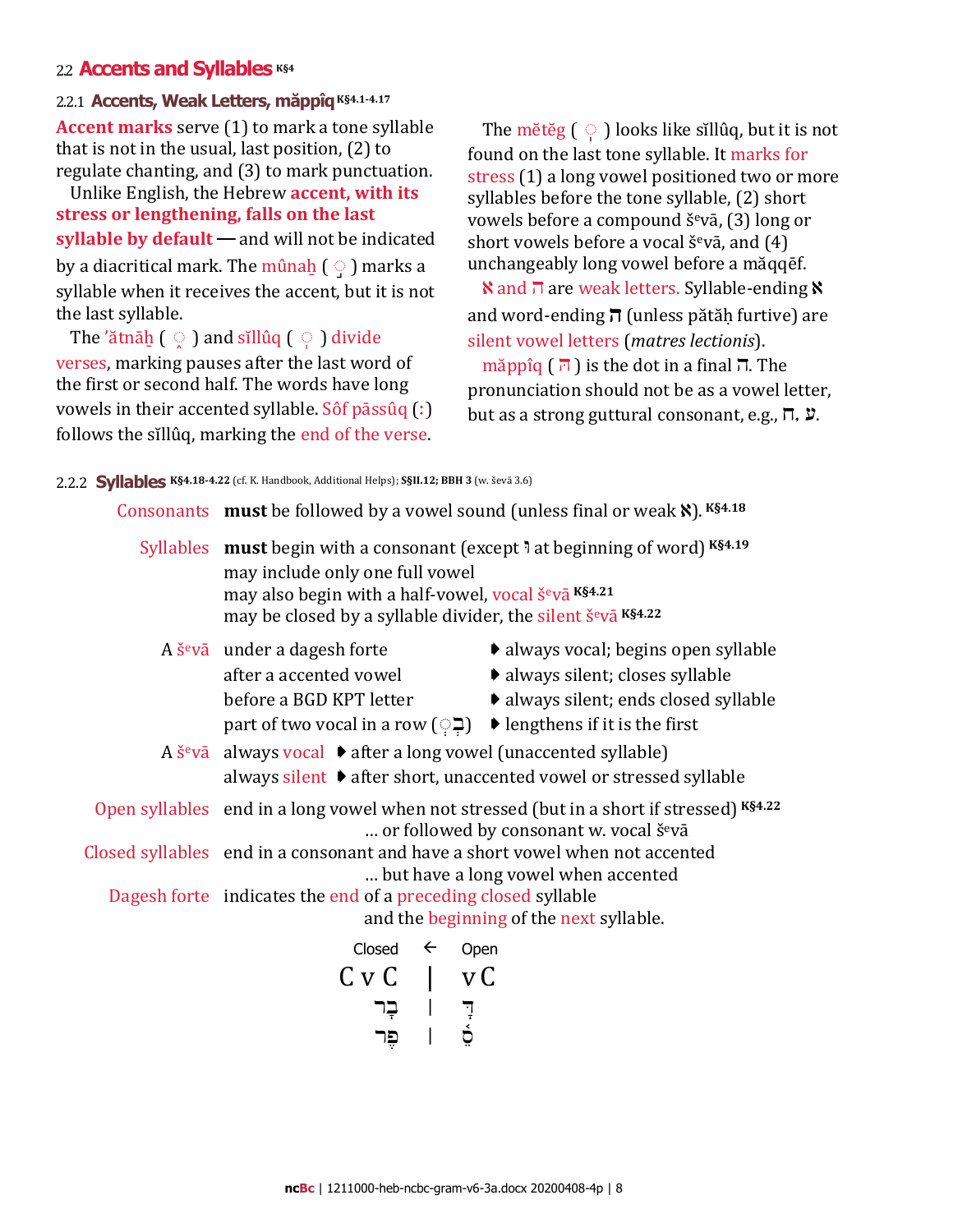# <span id="page-8-0"></span><sup>3</sup> **Prefixes, Adjectives, Nouns K§5-10**

# <span id="page-8-1"></span>3.1 **Prefixes:Articles, Prepositions, Vav ConjunctionK§5.5-6.18; BBH 5.1-5.6**

#### <span id="page-8-2"></span>3.1.1 **Definite Article K§5.5-5.11; BBH 5.1-5.6**

The definite article  $(\Box)$  is always prefixed; never alone.

| Before                      | <b>Prefix</b> | <b>Notes</b>                                                                            |
|-----------------------------|---------------|-----------------------------------------------------------------------------------------|
| Non-gutturals*              |               | הַיָּר ♦ יָר The usual form; note dagesh forte: הַיָּר ♦ יָר                            |
| п, п                        |               | $\frac{1}{\sqrt{2}}$ No d. forte because doubling implied: תֵרֶב • $\frac{1}{\sqrt{2}}$ |
| ר, ע, ד                     |               | 고   Rejects d. forte ▶ lengthening of vowel: 그렇 ▶ 그렇고                                   |
| תָ, חֻ, "עָ, "הָ, "עָ       |               | הֵעֲפָר • עָפָר,e.g.                                                                    |
| " $\ddot{P}$ (* exceptions) |               | ַהַיְאֹר א יְאֹר (exceptions: הַיְאֹר (E.g., הַמְּלָכִים)                               |
|                             |               |                                                                                         |

There is no indefinite article. \* The gutturals are the letters  $\mathbf{\hat{x}} \pi \pi$   $\pi$   $(\neg)$ . Some nouns undergo irregular, internal changes, e.g.: *earth, mountain, people, garden, bull, festival, ark*.

#### <span id="page-8-3"></span>3.1.2 **Prepositions with Nouns K§6.1-6.8; BBH 6**

# The **inseparable (prefixed) prepositions** are: **K§6.2-6.3; BBH 6.4**

| in, by, with<br>E                                                                 |               | as, like                                                                                                        | to, for, at |
|-----------------------------------------------------------------------------------|---------------|-----------------------------------------------------------------------------------------------------------------|-------------|
| Before                                                                            | <b>Prefix</b> | <b>Notes</b>                                                                                                    |             |
| Full vowel                                                                        |               | Written with simple ševā.                                                                                       |             |
| Vocal ševā                                                                        |               | Cannot have $\bigcirc$ $\Box$                                                                                   |             |
| $$ except $\cdot$                                                                 | ובי           | hîrĕq + yôd ▶ hîrĕq-yôd; ševā drops                                                                             |             |
| Compound $\check{\mathsf{s}}$ <sup>e</sup> vā ( $\subseteq \subseteq \subseteq$ ) | 그 그 그네        | mĕtĕg + short v. of cmpd. š°vā: אֱשֶׁר ♦ אֲשֱר ≩                                                                |             |
| Definite article                                                                  |               | $\pi \triangleright \square \triangleright \square$ of the article is replaced by the preposition $\square$     |             |
| Tone syllable                                                                     |               | o as vowel of prep. (esp. 1-syllable, a-class vowel)                                                            |             |
| $\mathbf{m}$ $\mathbf{r}$<br>$\sim$ $\sim$                                        | $\mathbf{1}$  | the contract of the contract of the contract of the contract of the contract of the contract of the contract of |             |

The forms of the inseparable preposition and the vav conjunction are similar.

The **independent (unattached) prepositions** are: **K§6.4-6.8; BBH 6.2, 6.5-6.6**

 $\Pi$ הַחַת under, instead of אַחֲרֵי behind, after

- $\overleftrightarrow{\mathbf{S}}$  to, into, toward  $\overleftrightarrow{\mathbf{S}}$  upon, above, about  $\overleftrightarrow{\mathbf{S}}$  with
	-
- 

<u>ּכְּיִ</u>ן between לִפְנֵי until, unto לִפְנֵי before, in front of<br>מַחֲרֵי behind, after מֵאֲצָל beside, near מֵחֲרֵי

ן ִמ from, out of … Although independent, ן ִמ is prefixed: K§6.5-6.8

| מן before                           | <b>Prefix</b> | <b>Notes</b>         |
|-------------------------------------|---------------|----------------------|
| Definite article                    | מן            | <b>ַּהְרַאֲרֶ</b>    |
| Indefinite noun w. non-guttural 1st | <u>ා ප</u>    | מיום w.d. forte מיום |
| except <b>(1)</b> before            | מי            | מִיהוּדַה            |
| Indefinite noun w. guttural 1st     |               | א הר                 |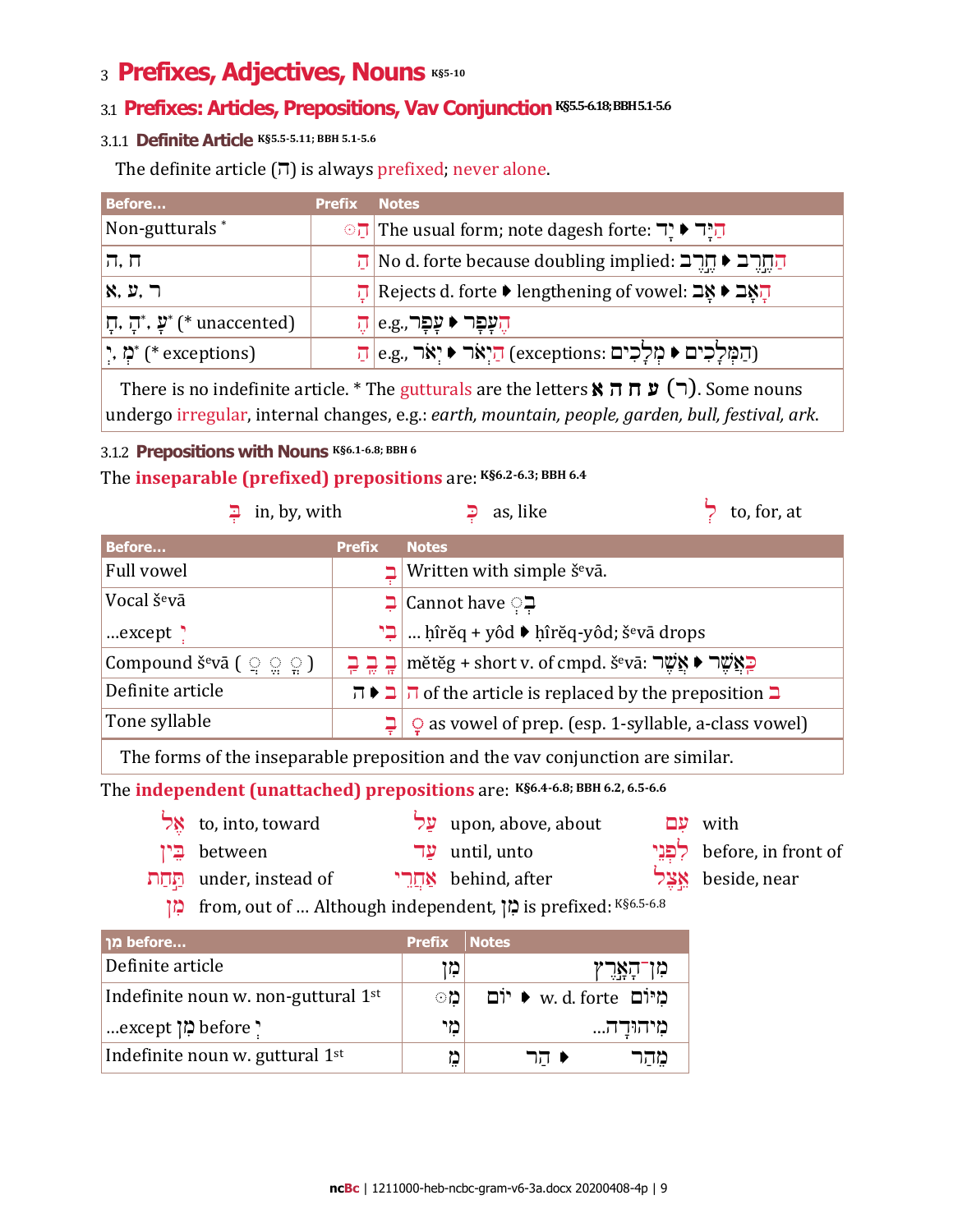# <span id="page-9-0"></span>3.1.3 **Vav Conjunction K§6.9-6.18; BBH 5.7**

The Hebrew conjunction "and" never stands alone; it is always prefixed. The forms of the inseparable preposition and the vav conjunction are similar.

| <b>Before</b>                                                                     | <b>Prefix</b> | <b>Notes</b>                                                             |  |  |  |  |  |
|-----------------------------------------------------------------------------------|---------------|--------------------------------------------------------------------------|--|--|--|--|--|
| Non-labials * with full vowel                                                     |               |                                                                          |  |  |  |  |  |
| Labials, simple ševā                                                              |               | <b>T</b> Cannot have $\supset \Box$ (cf. "BuMP" rule)                    |  |  |  |  |  |
| $$ except                                                                         |               | $\left \cdot\right $ " contracts with ?                                  |  |  |  |  |  |
| Compound $\check{\mathsf{s}}$ <sup>e</sup> vā ( $\subseteq \subseteq \subseteq$ ) |               | ן , יָךָ, p corresponding short, full vowel<br>usually also with a mětěg |  |  |  |  |  |
| Monosyllabic words; accented<br>syllable of words with 2+ syllables               |               | $\vert$ Same class; implies close relationship                           |  |  |  |  |  |
| * The labials are the consonants formed with the lips: ב, מ                       |               |                                                                          |  |  |  |  |  |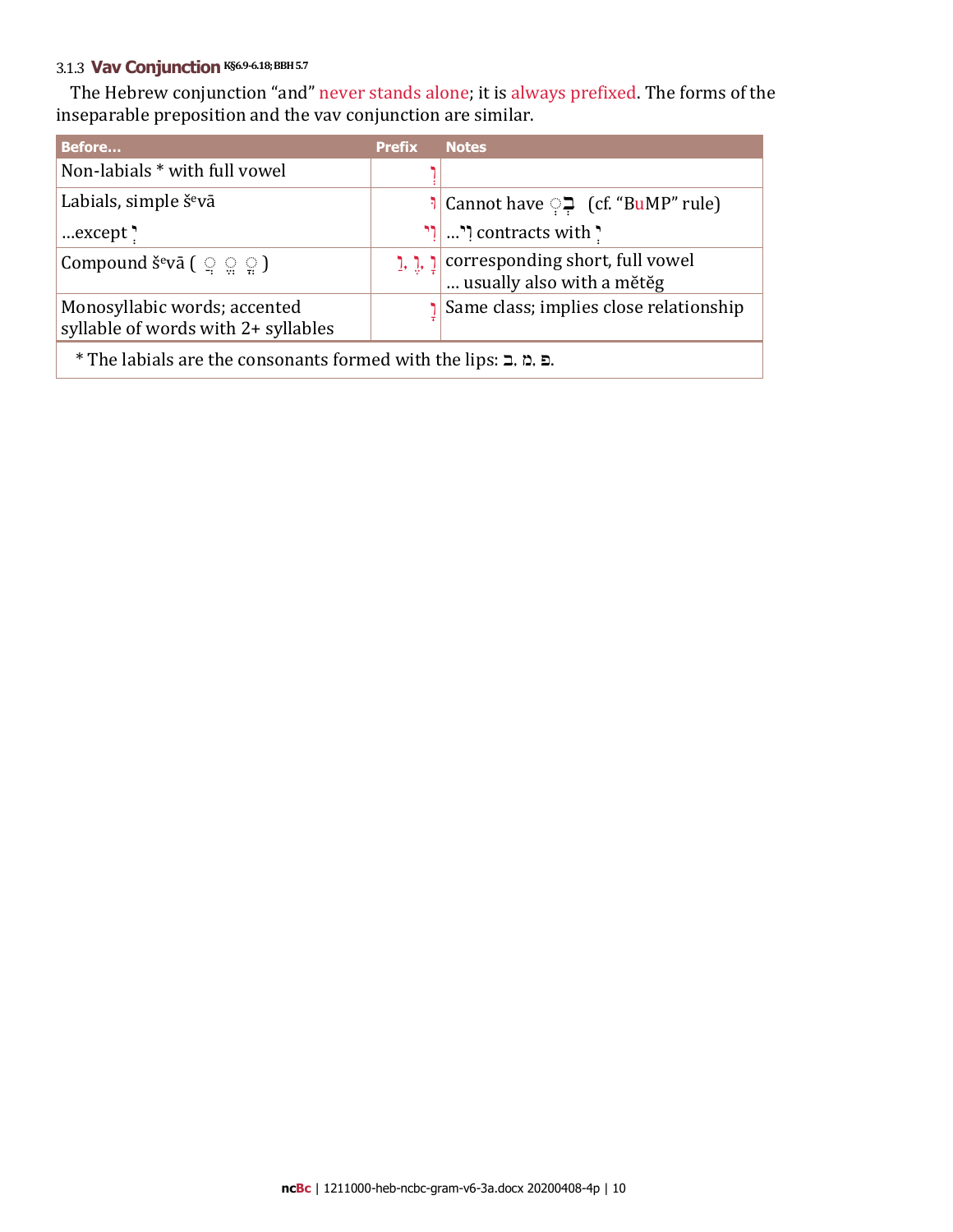# <span id="page-10-0"></span>3.2 **Nouns, Adjectives, and Pronouns** K§7,8,9

# <span id="page-10-1"></span>3.2.1 **Nouns, Adjectives K§7, 8; BBH 4, 7**

|                 | <b>Nouns</b>                                                                                                                                                                                                                                                                                                                                                    |                                                                                                                   | <b>Adjectives</b>                                                                                                                                                                                                                                                                                                                                                                                                                                                                                                                                                                                                                                                                                                                                                                 |                                                                                                                                                                     |
|-----------------|-----------------------------------------------------------------------------------------------------------------------------------------------------------------------------------------------------------------------------------------------------------------------------------------------------------------------------------------------------------------|-------------------------------------------------------------------------------------------------------------------|-----------------------------------------------------------------------------------------------------------------------------------------------------------------------------------------------------------------------------------------------------------------------------------------------------------------------------------------------------------------------------------------------------------------------------------------------------------------------------------------------------------------------------------------------------------------------------------------------------------------------------------------------------------------------------------------------------------------------------------------------------------------------------------|---------------------------------------------------------------------------------------------------------------------------------------------------------------------|
|                 | <b>Masculine</b>                                                                                                                                                                                                                                                                                                                                                | Feminine                                                                                                          | <b>Masculine</b>                                                                                                                                                                                                                                                                                                                                                                                                                                                                                                                                                                                                                                                                                                                                                                  | Feminine                                                                                                                                                            |
| <b>Singular</b> |                                                                                                                                                                                                                                                                                                                                                                 | ת, הת, הת                                                                                                         |                                                                                                                                                                                                                                                                                                                                                                                                                                                                                                                                                                                                                                                                                                                                                                                   | ਸ਼੦                                                                                                                                                                 |
| <b>Plural</b>   | ⊙ים (—ׂות)                                                                                                                                                                                                                                                                                                                                                      | -וֹת (○ים)                                                                                                        | ் ם                                                                                                                                                                                                                                                                                                                                                                                                                                                                                                                                                                                                                                                                                                                                                                               | ות                                                                                                                                                                  |
| <b>Dual</b>     |                                                                                                                                                                                                                                                                                                                                                                 | ּיִם                                                                                                              |                                                                                                                                                                                                                                                                                                                                                                                                                                                                                                                                                                                                                                                                                                                                                                                   |                                                                                                                                                                     |
|                 | Patterns: Masc., qétel, qĕțālim<br>The masculine singular is<br>sometimes difficult to identify.<br>The feminine gender has<br>consistent endings. It is used<br>for females, paired body parts,<br>etc.<br>Singular nouns are usually<br>not identifiable by their<br>endings.<br>Plural nouns are more<br>consistent, but the singular<br>form often changes. | Fem., qatlā(h), etc.<br>Abstract, gatlût S24<br>The Dual occurs with things<br>in pairs, organs of the body, etc. | Patterns: qāṭōl, qāṭēl, qāṭāl,<br>qall, qāte(h), etc. S70-71<br>uniform, even when describing irregular forms.<br>double final consonant (except gutturals: reject<br>dagesh forte and have lengthened vowel).<br>$q\bar{a}$ měs $\blacktriangleright$ simple š <sup>e</sup> vā. However Gutturals prefer<br>compound ševā; the irregular קִטַּנִּים ♦ קָטּוֹ<br>(hôlĕm ▶ pătăḥ, plus dagesh forte in nun);<br>ending $\overline{\mathfrak{n}}$ $\cong$ dropped for gender, number.<br>Attributive adjectives directly describe;<br>usually stand after a noun; always agree in<br>gender, number, and definiteness with noun.<br>Predicative adjectives usually stand before<br>the noun in verb-less, "to be," sentences; never<br>have an article; agree in gender and number. | The endings of adjectives are consistent and<br>Monosyllabic adjectives with short vowels $\blacktriangleright$<br>Bisyllabic adjectives usually begin with initial |

#### <span id="page-10-2"></span>3.2.2 **Pronouns K§9; BBH 8.1-8.7**

|    | <b>Independent Personal</b>                                      |                                                                                                                          | <b>Demonstrative</b>                                                                                                                                                                                        |                                                                                                                                              |
|----|------------------------------------------------------------------|--------------------------------------------------------------------------------------------------------------------------|-------------------------------------------------------------------------------------------------------------------------------------------------------------------------------------------------------------|----------------------------------------------------------------------------------------------------------------------------------------------|
|    | Singular                                                         | <b>Plural</b>                                                                                                            | <b>Singular</b>                                                                                                                                                                                             | <b>Plural</b>                                                                                                                                |
| 1c | <u>ז אֱנְי אֲנֹכִי</u>                                           | <u>אַנְחָנוּ ,נֵחְוּ א</u> ָנוּ we                                                                                       |                                                                                                                                                                                                             |                                                                                                                                              |
| 2m | you אַהַה                                                        | <u>אָחֱם</u> you                                                                                                         | $\pi$ this                                                                                                                                                                                                  | these                                                                                                                                        |
| 2f | אַת                                                              | אַחֵן ,אַחֱנָה                                                                                                           | זאת                                                                                                                                                                                                         |                                                                                                                                              |
| 3m | $8\pi$ he/it                                                     | הַמָּה, הֵפָּה                                                                                                           | <b>Sill that</b>                                                                                                                                                                                            | ּהֱמֶּה (הֵם)<br>those                                                                                                                       |
| 3f | $\aleph \mathbb{Z}$ she/it                                       | הֵן ,הֱנָה                                                                                                               | $X^*$ רא                                                                                                                                                                                                    | הנה (הן)                                                                                                                                     |
|    | used as objects of verbs, prep.).<br>i.e., in "to be" sentences. | Independent personal pronouns are<br>also known as <b>subject pronouns</b> (never<br>They are often used without a verb, | above def. art., "the man."<br>adjectives: attributively, they agree in<br>gender, number, and definiteness, usually<br>after noun; <b>predicatively</b> , they are never<br>with the article, before noun. | A demonstrative pronoun singles out for<br>attention: "This man!" increases specificity<br>Demonstrative pronouns <sup>1</sup> function like |

**ncBc** | 1211000-heb-ncbc-gram-v6-3a.docx 20200408-4p | 11

<span id="page-10-3"></span><sup>1</sup> Note: PP in *BBH* call attributives 'demonstrative adjectives' and predicatives 'demonstrative pronouns.'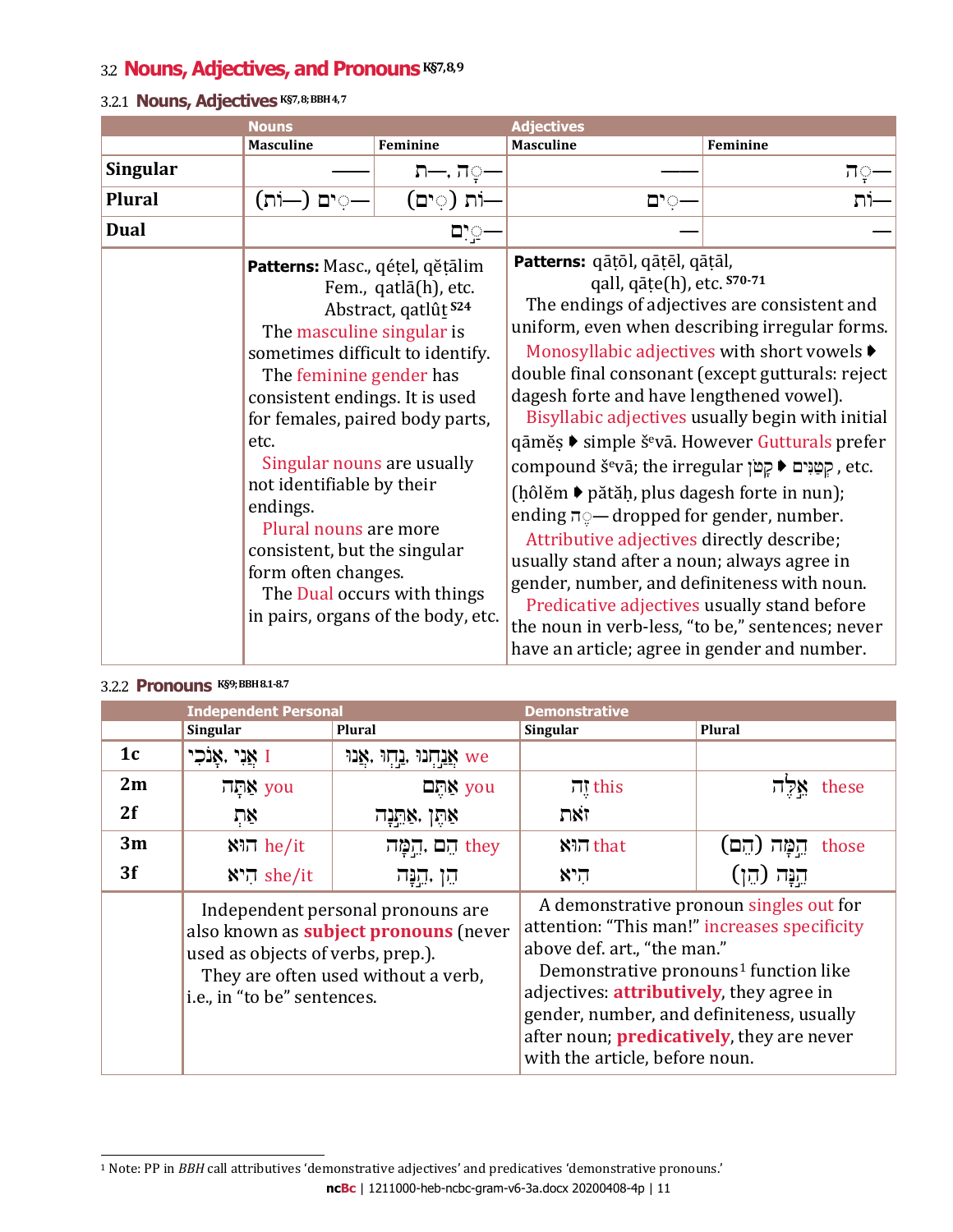# <span id="page-11-0"></span>3.3 **Segholates; Construct Relationship**

#### <span id="page-11-1"></span>3.3.1 Nouns**: Segholates K§7.22-7.30; BBH 4.8.3;S40-43**

The **segholates** are bisyllabic nouns, e.g., ל ֶה ֹ֣א, accented on the first syllable. The second syllable has *segôl* for vowel (*pătăḥ* if middle or final is guttural). An older monosyllabic noun has lost its final short vowel and gained a helping vowel: *malku* ➧ *mel-ek.* A singular segholate undergoes no changes in the construct state.

<span id="page-11-2"></span>3.3.2 Nouns**: Construct Relationship K§10; BBH10** The **construct relationship** refers to the joining of two or three (rarely four) nouns to form a single speech unit. Accent is on the final noun; pre-final nouns are "in the *construct state*." Joining can be by either *măqqēf* (\_<sup>-</sup>\_) or simple juxtaposition. There are no prepositions, conjunctions, or adjectives between the nouns. A noun in the construct state never takes the definite article. Definiteness depends on whether the final noun is definite (an article or a proper name).

The construct expresses genitival relationships, e.g., the preposition *of*. Nuances of meaning include: (1) location or origin, (2) further description or identification of a person or thing, and (3) possession or ownership. The final noun receives the accent and remains in the absolute, unaffected state. The non-final nouns, in the construct state, undergo changes. Since adjectives are placed last, the interpretation requires awareness of the context, gender, and number.

| General changes to construct nouns                                                                                  |  |
|---------------------------------------------------------------------------------------------------------------------|--|
| Long vowels, closed syllable, unaccented $\bullet$ shortening                                                       |  |
| Long vowels, open syllable, 2+ before tone $\bullet$ volatilization to $\circ$                                      |  |
| If the result is two vocal s <sup>e</sup> va in a row: $\therefore$ ▶ lengthening of first $\Diamond$ to full vowel |  |

These changes occur only to changeable vowels (unchangeable vowels: ` $\circ$  `  $\circ$  `  $\circ$  ).

| Specific changes to construct nouns                                                       |                                                                          |  |
|-------------------------------------------------------------------------------------------|--------------------------------------------------------------------------|--|
| <b>Masculine</b>                                                                          | <b>Feminine</b>                                                          |  |
| <b>Singular</b>                                                                           |                                                                          |  |
| Monosyllabic, unchangeably long vowels $\rightarrow$ No change (some plurals irregular)   |                                                                          |  |
| Monosyllabic, short vowels ♦ No change                                                    |                                                                          |  |
| Bisyllabic with 1st syllable open, 2nd closed ♦ Shortening (אֲבַ A', אוֹם, are irregular) |                                                                          |  |
|                                                                                           | Bisyllabic, both closed ♦ 2nd short; no long vowel if closed, unaccented |  |
| Segholates, singular $\rightarrow$ No change                                              |                                                                          |  |
| Feminine singular that end in $\Box$ $\rightarrow$ $\Box$ —                               |                                                                          |  |
| בֶּהֵי :Plural ; בֵּית follow the pattern ♦ Singular: בֵּית Flural (                      |                                                                          |  |
| <b>Plural</b><br>—ٻαֵי ♦ —وִמִ <b>ים</b>                                                  | ר⊘יה ∙ — $\circ$ יה $\sim$                                               |  |
| <b>Dual</b><br>יִם (both are like the masculine plural) — יִם → ا                         |                                                                          |  |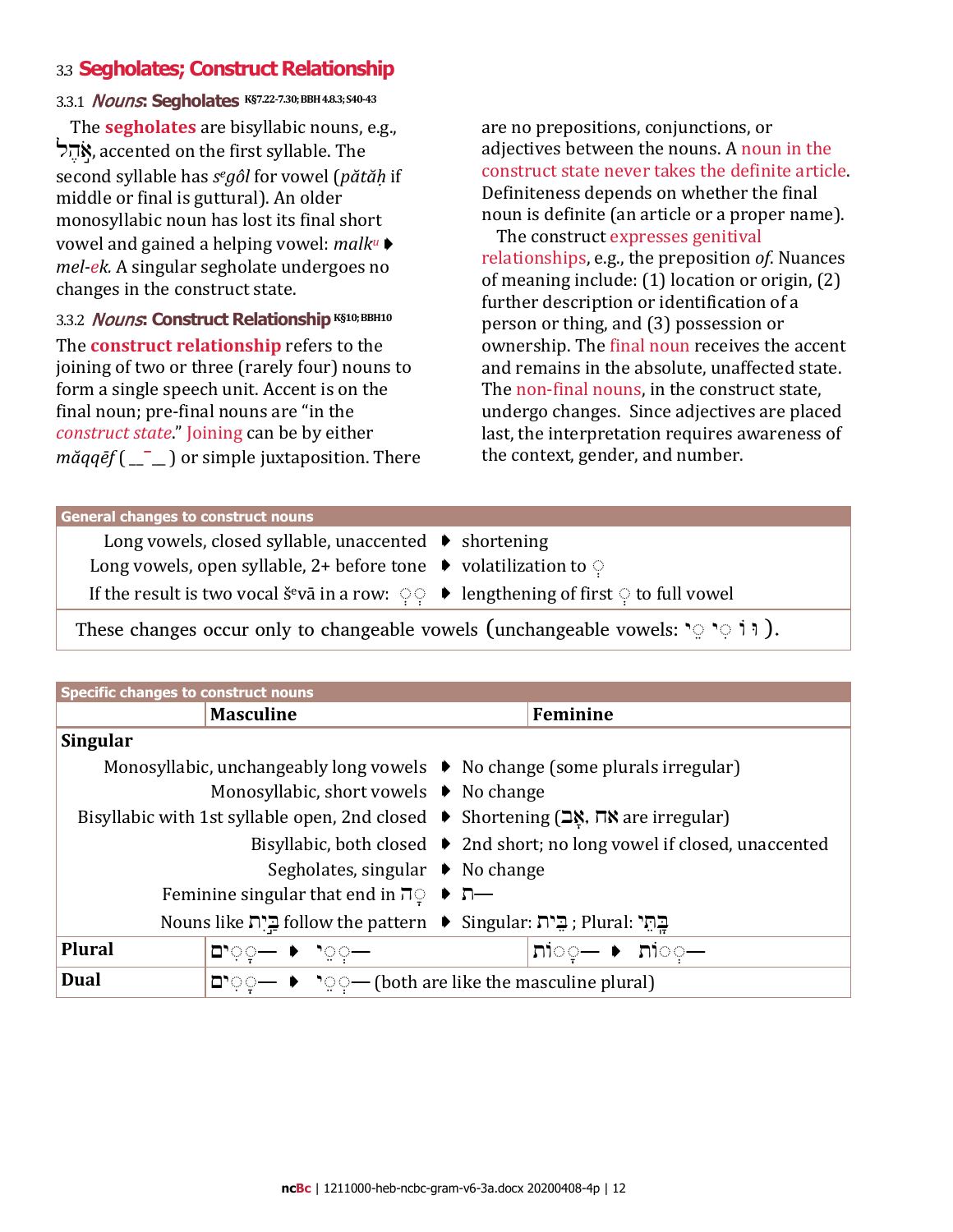# <span id="page-12-0"></span><sup>4</sup> **Pronominal SuffixesK§11, 7; GC§9**

**Pronominal suffixes** are shortened forms of personal pronouns attached directly to the end of prepositions, particles, nouns, and verbs. Function varies with the object of the attachment:

Prepositions ➧ Objects of the preposition

Particles ♦ Relationship depends on the function of the particle

- Nouns ➧ Possessive pronouns
- Verbs ♦ Direct objects of the verb

# <span id="page-12-1"></span>4.1 **Pronominal Suffixes with Prepositions and Particles K§11.1-11.7**

Pronominal suffixes with prepositions are objective (*to them, for them, them*). The

inseparable  $\frac{1}{r}$ ,  $\frac{1}{r}$  follow the regular pattern (כָּמְוֹנִי) but פְנִאוֹנִי is irregular (כְ

|    | <b>Suffixes with Prepositions (as objects)</b>                                                                                                                         |                             | with Particles                                                      |                                                   |
|----|------------------------------------------------------------------------------------------------------------------------------------------------------------------------|-----------------------------|---------------------------------------------------------------------|---------------------------------------------------|
|    | <b>Singular</b>                                                                                                                                                        | <b>Plural</b>               | <b>Singular</b>                                                     | <b>Plural</b>                                     |
| 1c | $\sim$ me                                                                                                                                                              | $10^\circ - 10^\circ$       |                                                                     |                                                   |
| 2m | न $\circ$ — you                                                                                                                                                        | you —੍ֶ⊂ם                   |                                                                     |                                                   |
| 2f | प⊙—                                                                                                                                                                    | י⊊ן—                        |                                                                     | The suffixes of particles                         |
| 3m | $i$ him                                                                                                                                                                | הם — יֶהֶם —                | are like those with prepositions.                                   |                                                   |
| 3f | $\overline{\pi}$ der                                                                                                                                                   | —़ा्त़ा                     |                                                                     |                                                   |
|    | Some prepositions take dagesh forte in the<br>consonant before the suffix:<br>אָת (1p cs, with me) אֶתְי (1p cs, with me<br>(1p cs, by myself) לְבַדִּי ♦ alone, לְבֵד |                             | $\triangleright$ 'הְרָי (1p cs, me)<br>(2p mp, <i>you</i> ) אֱתְכֵם | אֶת, the sign of the direct object                |
|    | הָן, from, is duplicated before some suffixes<br>לִפְנֵי, לְפְנֵי take suffixes as if plural nouns.                                                                    | • (1p cs, from me). מְמֱנִי | הנה, Behold!                                                        | $\blacktriangleright$ דְרֱבְּנִי (1cs, Behold, I) |

## <span id="page-12-2"></span>4.2 **Pronominal Suffixes with Nouns K§11.8-11.13**

The form of pronominal suffixes used above with the inseparable prepositions,  $\exists$  and  $\forall$ , are used below with the singular nouns. **GC§9** Pronominal suffixes with nouns serve as possessive pronouns. Nouns must always be

in the construct state to receive a suffix. They are always definite, but will never take the article. Therefore, attributive adjectives must be written with the definite article.

| <b>Suffixes with Singular Nouns</b> |                                      | with Plural Nouns    |                                               |                          |
|-------------------------------------|--------------------------------------|----------------------|-----------------------------------------------|--------------------------|
|                                     | <b>Singular</b>                      | <b>Plural</b>        | Singular                                      | <b>Plural</b>            |
| 1c                                  | $\sim - \frac{m y}{2}$               | $\frac{10}{2}$ our   | $\sim - \frac{m y}{2}$                        | וו — $\circ$ ינו $\circ$ |
| 2m                                  | $\overline{\mathbb{F}}$ $\cong$ your | $\Box \odot$ — your  | $\overline{\mathbf{I}}$ our                   | your —੍ਹ <b>יכֶ</b> ם    |
| 2f                                  | प⊙—                                  | יי⊊ן —               | न:़—                                          | —ֵּייַבֵן                |
| 3m                                  | $i$ — his/it                         | ום — חֲם — הֵם — הֵם | $\mathbf{r} \circ - \mathbf{his}/\mathbf{it}$ | their —੍ਹਾਜ਼ਿ            |
| 3f                                  | $\overline{\Box}$ her/it             | —ְּיָךְ —ְהֶן        | ़— her/it                                     | ייִהֵן                   |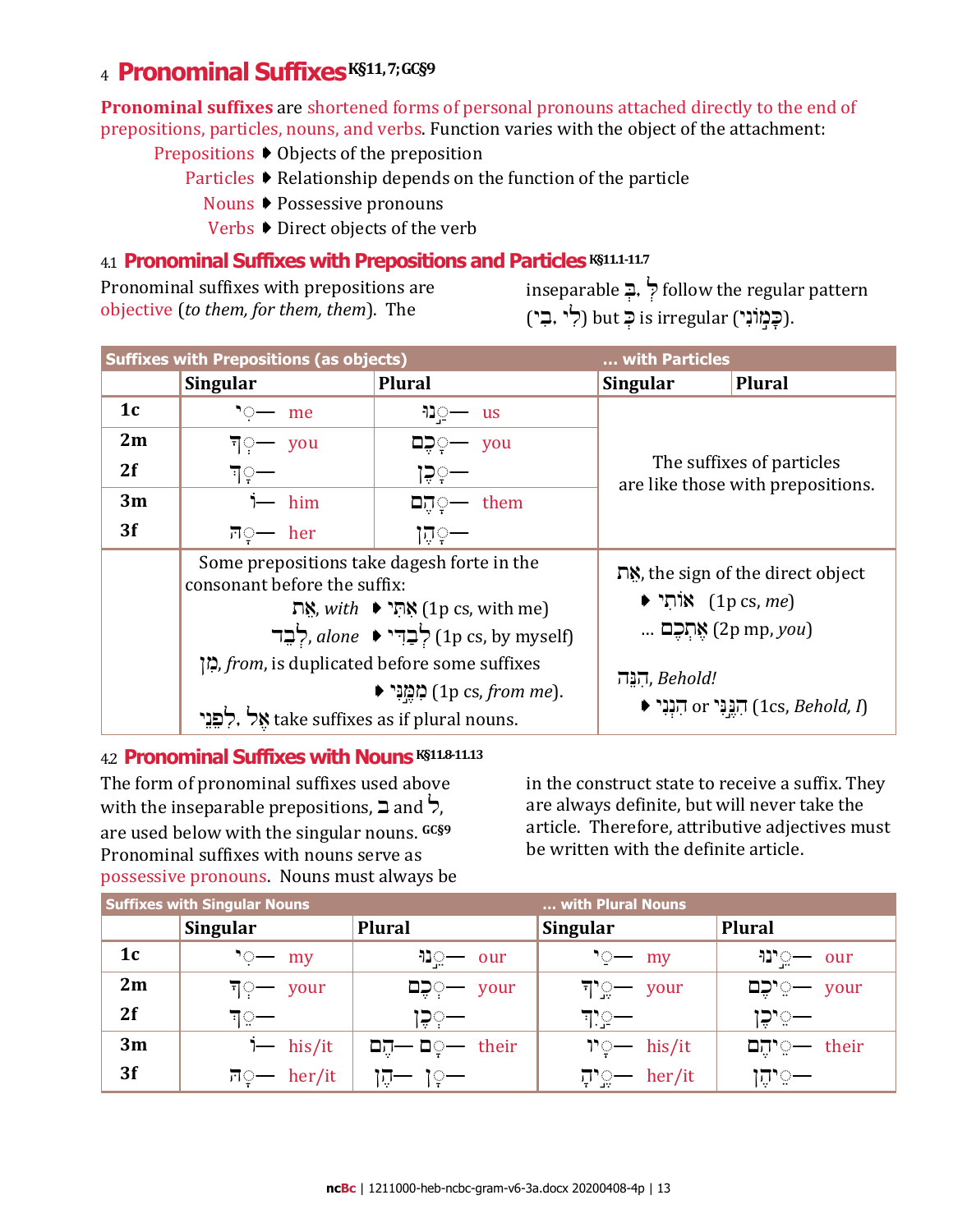## <span id="page-13-0"></span>4.3 **Pronominal Suffixes with Verbs K§17; 18.6**

A pronoun object of a transitive verb can be expressed by (1) joining a suffix to the sign of the direct object (אָה), or by (2) joining the suffix directly to the end of the verb. Pronominal suffixes with verbs generally serve as their direct objects. Except for the 3p mp, perfect suffixes match the imperfect. Pronominal suffixes for imperatives match the second-person imperfects.

After consonants, perfects prefer pătăḥ or qāmĕṣ for their connecting vowel; imperfects prefer sērê or another e-class vowel. The same variant form with an additional nun (נ ( found in the perfect also applies to the imperfect: whenever nun is supported by a silent š<sup>e</sup>vā it is assimilated into the following consonant by means of a dagesh forte: "יָ ♦ נֵנָי

#### <span id="page-13-1"></span>4.3.1 **The Perfect**

|                | <b>After Vowels</b>           |               | <b>After Consonants</b>         |                   |
|----------------|-------------------------------|---------------|---------------------------------|-------------------|
|                | Singular                      | <b>Plural</b> | Singular                        | <b>Plural</b>     |
| 1 <sub>c</sub> | $\frac{m}{2}$ me              | $1 - us$      | $\gamma$ = $\gamma$             | <u>าวดู— us</u>   |
| 2m             | $\overline{\mathbf{v}}$ you   | $you$ —       | न $\sim$ you                    | א —ְהֶם —         |
| 2f             |                               | —⊊ן           | गु⊙, ग $\circ$ —                | י⊊ן               |
| 3m             | $\sqrt{1}$ , $\sqrt{1}$ – him | ם, ם, them    | $\frac{1}{2}$ $\frac{1}{2}$ him | $\Box \circ$ them |
| 3f             | $\overline{p}$ her            | הן ה $-$      | $\overline{\Box}$ her           | '়—               |

## <span id="page-13-2"></span>4.3.2 **The Imperfect ( cf. 2p for the Imperative \* ) K§18.6**

|                | <b>After Vowels</b>                   |               | <b>After Consonants</b>                              |                                  |
|----------------|---------------------------------------|---------------|------------------------------------------------------|----------------------------------|
|                | <b>Singular</b>                       | <b>Plural</b> | Singular                                             | <b>Plural</b>                    |
| 1 <sub>c</sub> | $"$ – me                              | $1 - u$ s     | $\degree$ : $\degree$ me                             | $\mathbb{R}$ $\sim$ $\mathbb{R}$ |
| $2m *$         | $\overline{r}$ you                    | $you$ —       | न]़, ऩ्—you                                          | ספָר — you                       |
| $2f^*$         |                                       |               | ा⊙—                                                  | ⊸ִכְן                            |
| 3m             | $\overline{1}$ , $\overline{1}$ – him | $\Box$ them   | $\overline{\mathsf{h}^{\mathsf{m}}}\mathbb{C}$ — him | $\Box \odot$ them                |
| 3f             | $\overline{J}$ her                    |               | $ \bar{\pi}$ ੍ਰ, ਸ਼੍ਰਾ੍—her                          | াু—                              |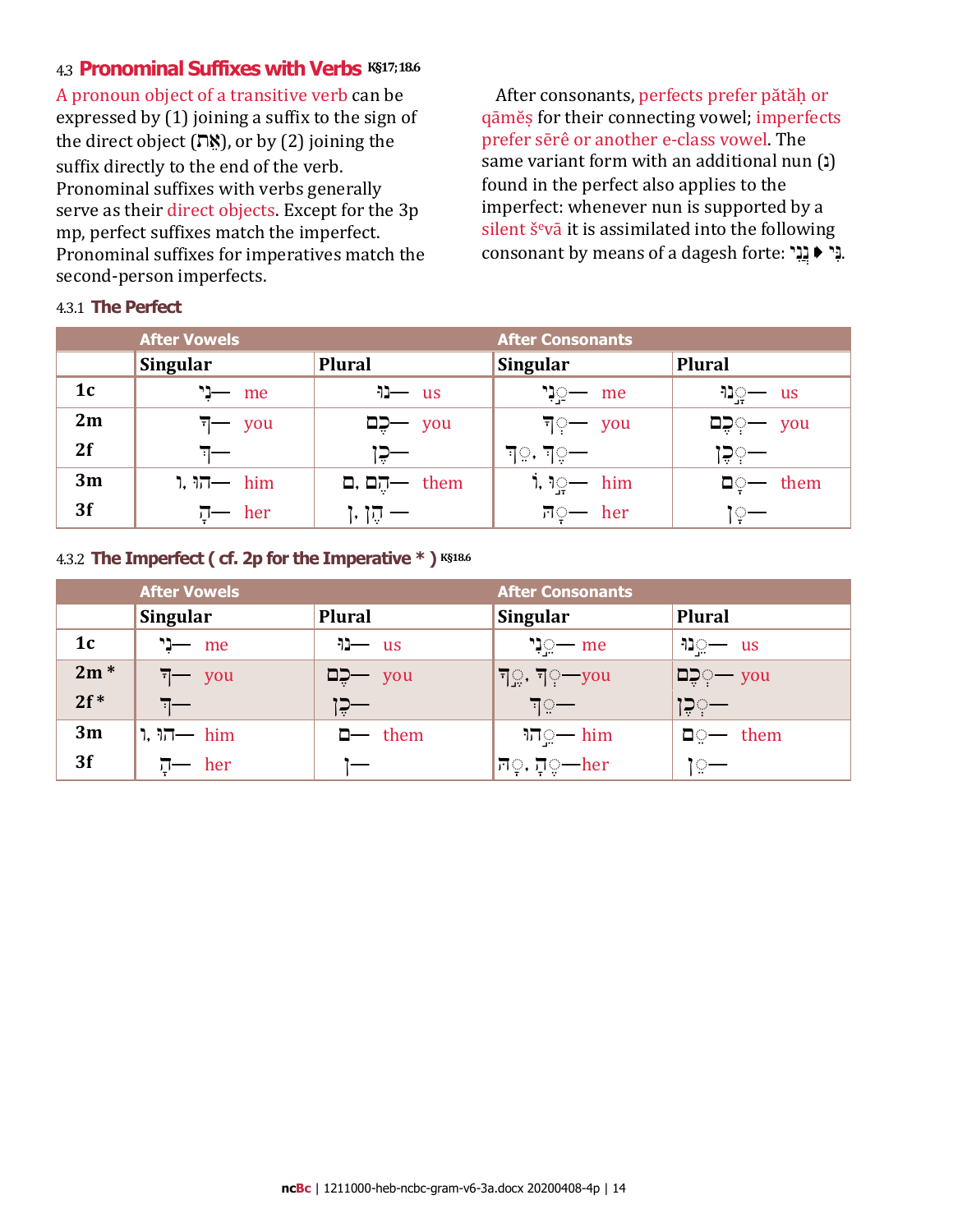#### <span id="page-14-0"></span><sup>5</sup> **VerbsK§12, 14-16, 18-31**; s. esp. **AC Appendix B**, Expanded Stem Chartand **Advances, ch. 4**, Verbal Stems

Word order: Although Hebrew authors frequently composed sentences in a **Verb-Subject-Object** word order (**V-S-O** or **sV-S-O**), they also showed much flexibility and nuance. **s. esp. BBH 23**

# <span id="page-14-1"></span>5.1 **Binyānîm / Stems K§14; BBH§12.7,-12.8; C79-85; GC§15; s. esp. AC 3.1**

Biblical Hebrew-language semantics inform but were not limited by modern-English translation possibilities. Unlike English, Hebrew verbs build upon consonantal roots to create seven major *binyanim*: the simple qal *binyan* and six 'derived' from it. Marking *aktionsart*, each expands meaning possibilities, indicating the **type** of the verbal action or state of being (cf. fientive, transitive, intransitive, stative) and the subject's **voice** or relation to the verb in terms of activity, causation, passivity, reflexivity, etc.

The **G** / **Qal** stem expresses **simple, unnuanced state or action with an active voice** (sometimes passive). Qal verbs may be **stative**, expressing the subject's state or condition (to be heavy, wise), or **fientive**, expressing an action (to study, stop, break).

The **N** / **Nifal** stem traditionally expresses the **simple verbal idea with either a passive voice** (of verbs in the qal; was stopped, to be buried) **or a reflexive voice** (subject of the verb is also its implied object). The nifal may also be: **middle** in relation to a transitive qal, expressing an intransitive idea with no agent); **medio-passive** (primarily middle **Adv., p. <sup>95</sup>**); **reciprocal** (mutual; 'spoke with one another'); or **tolerative** (subject permits or submits to an action; 'allow oneself to be …').

The **D** / **Piel** stem traditionally expresses **intensive with the active voice** of verbs also in the qal or nifal. More subtly, the piel may be: **factitive** (Latin, *facere*, 'to make'), producing an intransitive state from a transitive qal or nifal; **declarative**, a kind of factitive use ('to treat as innocent'); **causative** with a patiency nuance; **resultative**, producing the condition that would be the outcome of a transitive qal (in Ezk 5, Ezekiel 'must scatter' hair but the Lord 'will make scattered'); **denominative** (a verb derived from a noun or substantive); or **pluralative**, repeating that described in the qal (to sew  $\rightarrow$  practice of sewing).

The **Dp** / **Pual** stem is piel's **passive voice**, turning a factitive (make holy, scattered) into a causative 'made holy, scattered.'

The **HtD** / **Hitpael** stem may be **reflexive**, **reciprocal**, **passive**, or **iterative**.

The **H** / **Hifil** stem, with verbs appearing in the qal or nifal, most frequently expresses **causative action with an active voice**, i.e., as cause with an agency nuance: a subject caused some secondary agent *to do* something). It may also be: **ingressive**, expressing entry into a state; **exhibitive**, expressing outwardly an inner state; or **denominative**.

The **Hp** / **Hofal** stem is hifil's **passive** voice.

| <b>Perfect Stem (binyan)</b>             | Function G, D, H                                | <b>Voice</b>                                                      | <b>Basic Translation</b>              |
|------------------------------------------|-------------------------------------------------|-------------------------------------------------------------------|---------------------------------------|
| <b>ָם Qal</b> (Paʻal) קָטַּל Q <b>al</b> |                                                 | Active                                                            | stopped                               |
| א Nifal גִקְטַּל                         | <b>Simple</b>                                   | Middle-Passive/-Reflexive                                         | was stopped, stopped himself          |
| Pi'el יַמֱל                              | Intensive?<br><b>Factitive</b>                  | Active, Causative patiency, etc.                                  | stopped [made to be in state]         |
| Puʻal <sup>Dp</sup> קײַל                 | <b>Resultative</b><br><b>Denominative</b>       | Passive                                                           | was stopped $\lceil$ " " " " $\rceil$ |
| הַתְקַטֵּל Hitpa'el HtD                  | <b>Pluralative</b><br><b>Causative patiency</b> | Reflexive, Reciprocal, Iterative<br>s. times simple active as Qal | stopped himself, etc.                 |
| Hifil H הִקְטִיל                         | <b>Causative</b> agency                         | Active                                                            | caused to stop [made to do]           |
| Hof'al ⊞ֲקִטֲּל Hof'al                   | (or permissive)                                 | Passive                                                           | was caused to stop $[$ " " " $]$      |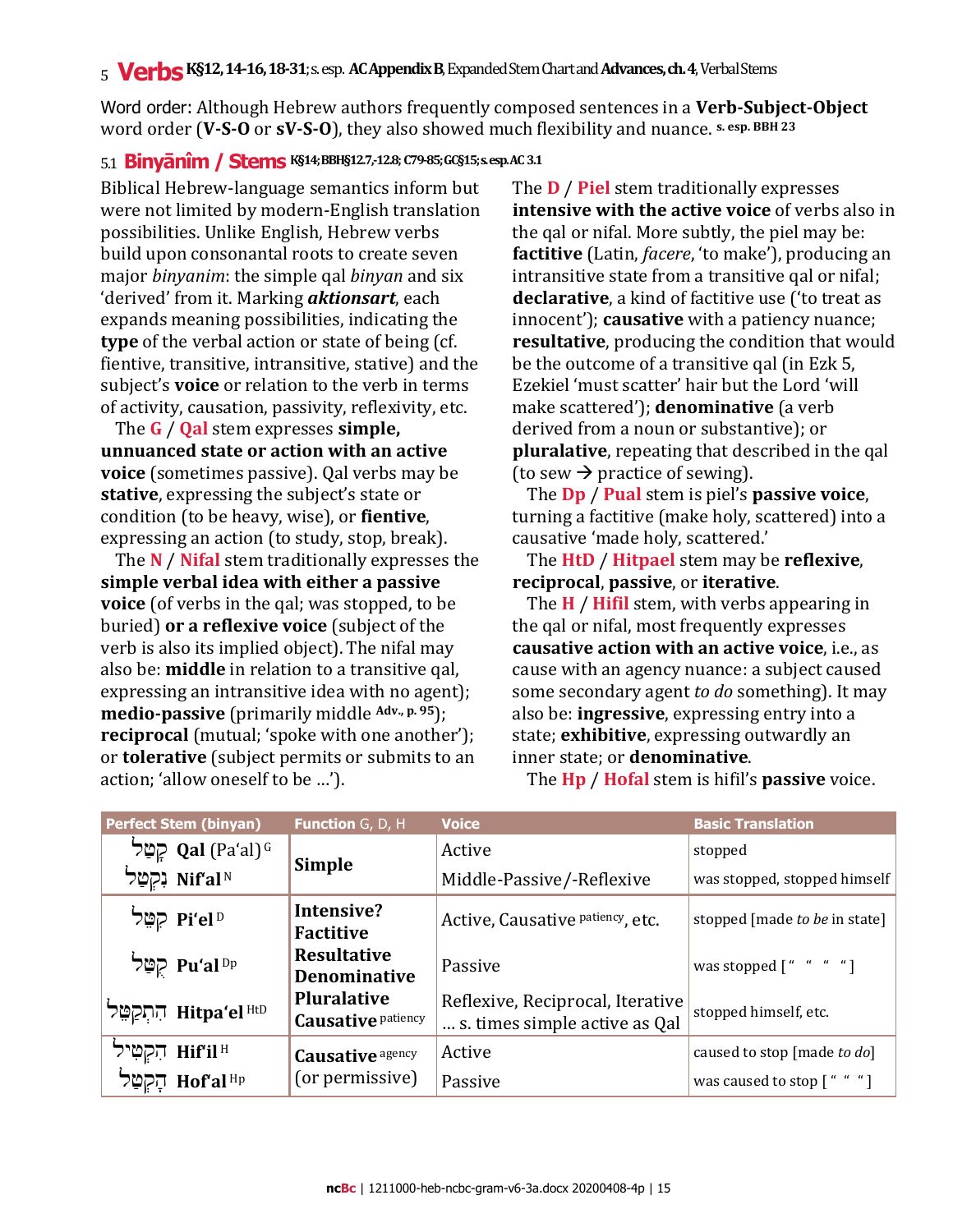# <span id="page-15-0"></span>5.2 **Two Finite Conjugations**

Each of the seven major *binyanim* (Qal, Nif'al, Pi'el, etc.) can be further **inflected** (changed in form) according to **six primary conjugations**: two major finite conjugations indicate **aspect**, the **perfect and imperfect** (including its cohortative and jussive modal uses); one volitional/modal conjugation expressing the **imperative**; three non-finite conjugations, the **infinitive construct**, the **infinitive absolute**, and the **participle**. Each conjugation impacts the use of the basic *binyan*.

## <span id="page-15-1"></span>5.2.1 **The Perfect Conjugation (**qatal**; suffixed) and its Aspect K§12, 14**

Perfect verb forms reflect **a complete state of action**. I.e., they are encoded not for temporal tense, but for **aspect**: the type of action, as envisioned in the mind of the speaker or writer, that is viewed from outside, as a whole.

**Syntax of the consecutive perfect. BBH 17.5-6** Frequently in narrative, prophetic, or legal literature, an author would indicate **a future tense sequence** by following the initial verb with one or more **"consecutive perfects"** perfect verbs prefixed with the usual conjunction's vav + ševā (יְקָטַּל). The initial verb in the sequence is often an imperfect, but might also be the temporal modifier ההיה.

The qāṭal pattern (קָטֵל) changes to qāṭāl (הָיָה) ה two qāmĕṣ) with final **x** or הִקְטָל). Some stative verbs appear with sērê or hôlĕm as their 2<sup>nd</sup> vowel ( $\circ \circ \circ$  or  $\circ \circ \circ$ ). With hollow verbs, an original ', I middle-vowel contracts to become  $\circ$  i $\circ$ ,  $\circ$  or  $\circ$   $\circ$ .

Strong and Weak Verbs. A verb is **strong** if it has three, non-guttural, strong consonants. A verb is **weak** if: (1) it is hollowed with a middlevowel; (2) it contains a guttural consonant; (3) it begins with ', ',  $\lambda$ ; or (4) the 2<sup>nd</sup> and 3<sup>rd</sup> consonants are identical. Weak verbs are classified using the letters of ל ַע ָפּ to locate the gutturals or the beginning י, ו, נ. **K§12.5-12.7**

**Memorize this process for analyzing the perfect verb** (*qatal* form; suffix conjugation): **K§14.57-14.65**

| 1. If no prefix and  No dages forte $\rightarrow$ Qal (but may have a dages lene) |                                                                                                                                                                  | Dages forte $\blacktriangleright$ Pi'el ( $\odot$ ) or Pu'al ( $\odot$ ) |
|-----------------------------------------------------------------------------------|------------------------------------------------------------------------------------------------------------------------------------------------------------------|--------------------------------------------------------------------------|
| 2. If prefix is                                                                   | $\rightarrow$ Nif'al<br>—הָחָ → Hitpa'el<br>$\neg$ $\overline{1}$ $\rightarrow$ Hif'il<br>$\neg$ $\Box$ $\blacktriangleright$ Hof'al                             |                                                                          |
| 3. If suffix is $\ldots$                                                          | $\overline{C}$ $\rightarrow$ 1cs<br>$\Box \rightarrow 2ms$ you m.<br>$\overline{S}$ $\rightarrow$ 2fs<br>$\blacktriangleright$ 3ms<br>$\overline{\Box}$ ਼— ▶ 3fs | you $f$ .<br>he<br>she                                                   |
|                                                                                   | $\rightarrow$ 1cp<br>מי — יְהֵם — $\geq$<br>ן — ⊅ 2fp<br>$\rightarrow$ 3cp                                                                                       | we<br>you all f.<br>you all f.<br>they                                   |

## 4. Identify root verb

See the Syntax Summary's chart for **Coordinate Relationships** with the **perfect**.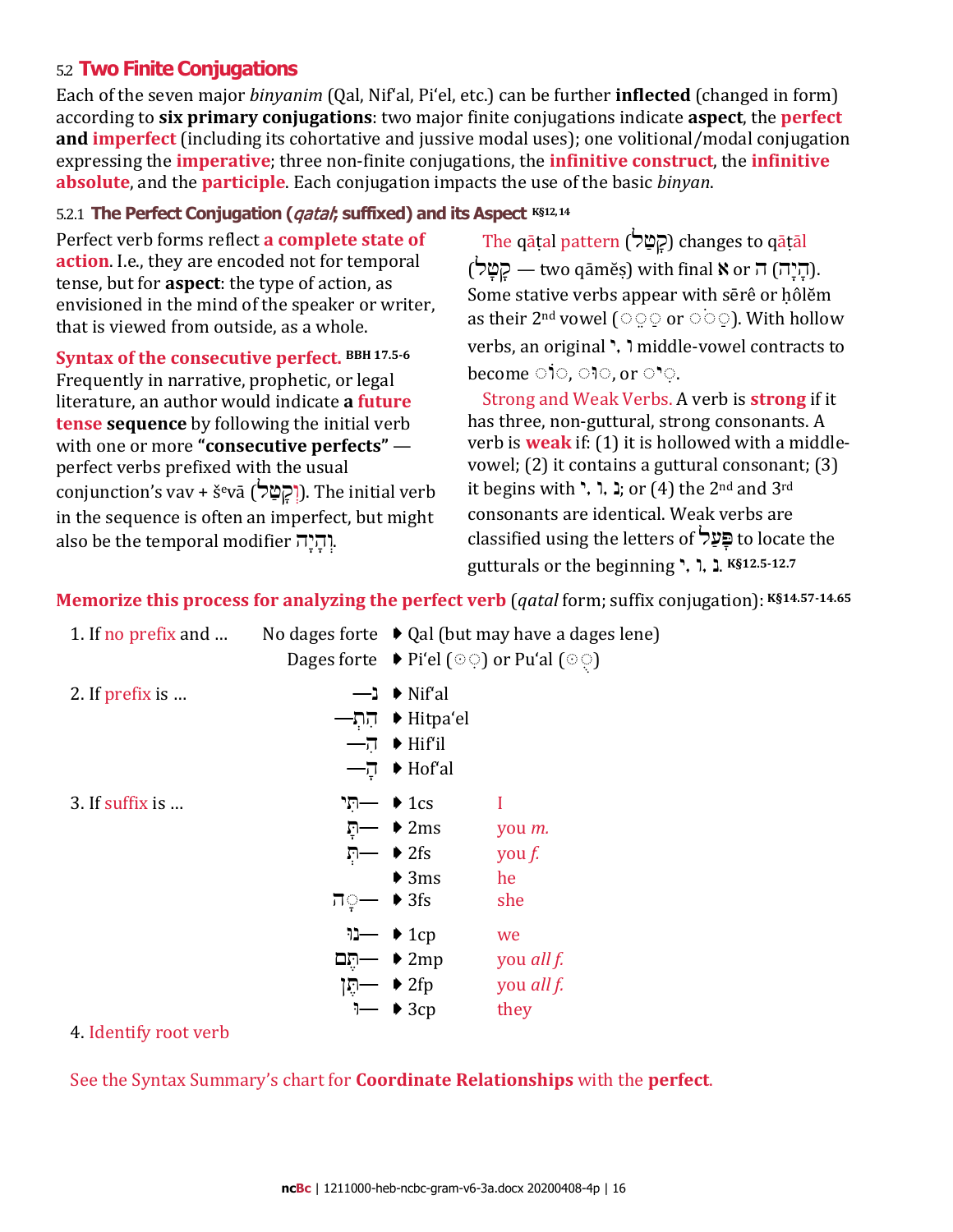#### <span id="page-16-0"></span>5.2.2 **The Imperfect Conjugation (**yiqtol**; prefixed) and its Aspect K§15-16**

Imperfect verb forms reflect **an incomplete state of action**; i.e., **aspect** or type of action that is viewed from inside, as in progress.

**Functions / Uses of regular imperfect:** (1) simple future actions (*shall, will stop*); (2) repeated, habitual, customary actions (*used to stop, stops*); (3) contingent, dependent actions (*may, can, might, could stop*; cf. subjunctive); (4) as a modal jussive or cohortative. These thirdand first-person *volitional imperfects* are most often distinguished from other third- and firstperson imperfects by only context and a fronted word order. [2](#page-16-1) The **jussive** expresses a 3p speaker's desire, wish, or command (*may, let*). The **cohortative** expresses the 1p speaker's desire, intention, self-encouragement, or determination. **K§15.18-15.21; see BBH 23.11 on identifying 3p/1p volitional imperfects**

Even if an imperfect is translated as a simple active, the underlying *aktionsart* of the verb's stem is implied. Retain the sense in your mind, even if not translated. **K§15.8-15.17; 15.18-15.21**

**The** *vay-yiqtol* **form and the syntax of the consecutive imperfect. BBH 17.2-17.4** Frequently in narrative, sometimes in poetry, an author indicates **past tense sequence** by following the initial verb with one or more "consecutive imperfects" — imperfect verbs prefixed not with the conjunction's vav +  $\check{\mathbf{s}}$ <sup>e</sup>va ( ְו(, but prefixed with a **vav + pătăḥ** (qāmĕṣ if 1cs), and a **dagesh forte in the imperfect's**  in verb initial The .)וַיִּ קְ טֹ ל וַיּ) **prefix original** the sequence is often a perfect, but might be either itself in the form a consecutive imperfect or the temporal modifier יהי.

# **Memorize this process for analyzing the imperfect verb** (*yiqtol* form; prefix conjugation).

For the imperfect, the **prefixes and suffixes remain the same in all stems** (with a few exceptions for volitional imperfects); the **pointing of the prefix is diagnostic for the stem**:

| 1. If Prefix / Suffix is | $\rightarrow$ $\rightarrow$ 1cs |                                                      |                                                                       |
|--------------------------|---------------------------------|------------------------------------------------------|-----------------------------------------------------------------------|
|                          |                                 | $\longrightarrow \mathbb{R}$ $\rightarrow$ 2ms = 3fs | you $m$ . ( = she; <b>imperative</b> has $2p$ <i>suffixes</i> )       |
|                          | $\sqrt{2} - 7$ > 2fs            |                                                      | you $f$ .                                                             |
|                          |                                 | $\rightarrow$ 3ms                                    | he                                                                    |
|                          |                                 | $\longrightarrow \mathbb{R}$ $\rightarrow$ 3fs = 2ms | she $( =$ you <i>m</i> .)                                             |
|                          |                                 | $\longrightarrow$ 1cp                                | we                                                                    |
|                          |                                 | $\Box \Box \bullet 2mp$                              | you all m.                                                            |
|                          |                                 |                                                      | $\Box \rightarrow \Box \rightarrow 2$ ( = 3fp you all f. ( = they f.) |
|                          |                                 | $\rightarrow$ 3mp                                    | they <i>m</i> .                                                       |
|                          |                                 |                                                      | ת—נָה → 3fp = 2fp they $f$ . ( = you all $f$ .)                       |
| 2. If Pointing is        |                                 | $\circ \circ \circ$ : (ភ្នារ)                        | $\triangleright$ Qal                                                  |
|                          |                                 | $\circ$ ៈ (ពុន្នៈ)                                   | lacktriangleright Niffal (d. forte becomes nun and drops)             |
|                          |                                 | $\circ \circ \circ$ ( $($ $\circ$ $\circ$ $)$ )      | $\blacktriangleright$ Pi'el                                           |
|                          |                                 | $\circ \circ$ ़ (ज़़ ४़ ))                           | $\blacktriangleright$ Pu'al                                           |
|                          |                                 | (נִתְ אֶתְ תִּתְֻ) יִתְ⊃⊙                            | $\blacktriangleright$ Hitpa'el                                        |
|                          |                                 | া $\circ$ ় (নু ४ )                                  | $\blacktriangleright$ Hif'il                                          |
|                          |                                 | $\circ \circ$ ្ $\cdot$ (ក្ x ))                     | $\blacktriangleright$ Hof'al                                          |
|                          |                                 |                                                      |                                                                       |

#### 3. Identify root verb

## See the Syntax Summary's chart for **Coordinate Relationships** with the **imperfect**.

<sup>2</sup> The particle הָבָה is sometimes added after jussives and cohortative is sometimes lengthened by the addition of  $\overline{D}$  as a cohortatives, perhaps to make them more emphatic. The suffix.

<span id="page-16-1"></span>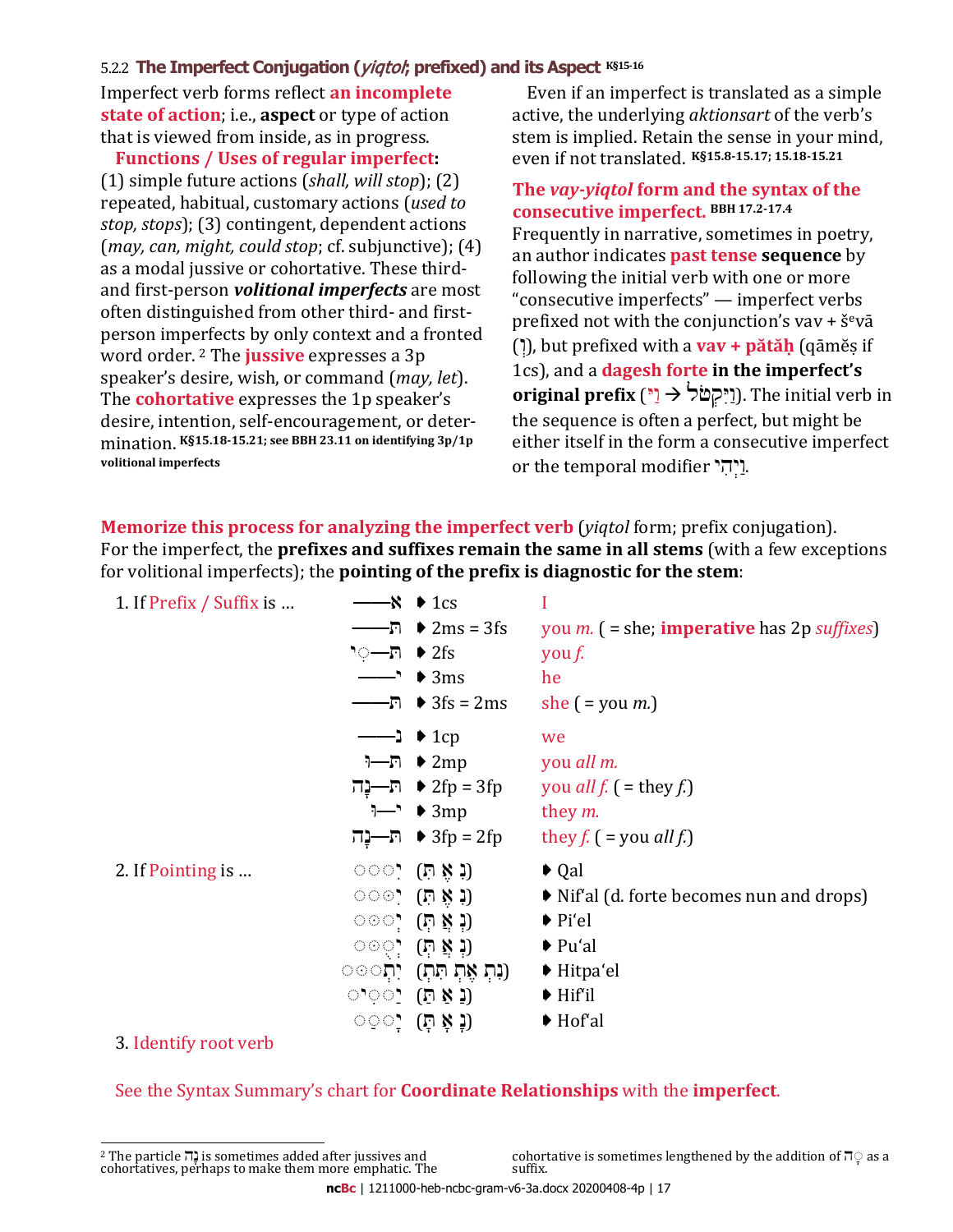## <span id="page-17-0"></span>5.3 **One Volitional and Three Non-Finite Conjugations K§18-21; 22-31**

Unlike the finite perfect and imperfect, the four remaining major conjugations do not encode **aspect**. The **imperative** conjugation is one of several ways in which Hebrew expresses volition. Three non-finite conjugations include the **infinitive construct**, the **infinitive absolute**, and the **participle**.

#### <span id="page-17-1"></span>5.3.1 **Desires, Prohibitions, Commands including the Imperative Conjugation**

Hebrew utilizes the imperfect, the imperative, and the independent particles to express **volition** (modals): desires, commands, and prohibitions. **K§15, 18**

For the **jussive** and **cohortative** volitional imperfects, see the full discussion under the imperfect conjugation.

**Particles**. A **negative command or prohibition** is expressed using אֹ ל **with the imperfect**. A **milder prohibition** is expressed by using ל ַא **with the jussive**. **K§18.22-18.24**

The **imperative** verb conjugation expresses **positive commands** (never prohibitions). It occurs in only the 2nd person. Imperatives may occur in any stem except the passive Pu'al and Hof'al.

Imperatives derive from imperfect 2nd person forms and in all stems the imperative **suffixes** are identical to those of the imperfect. The imperative **prefixes** are either dropped (Qal / Pi'el) or modified (Nif'al, Hitpa'el, Hif'il): **K§18**

| Qal / Pi'el: | $\Box$ • dropped                                                                                      |
|--------------|-------------------------------------------------------------------------------------------------------|
|              | $Nifal: \qquad \Box \blacktriangleright \Box$                                                         |
|              | הת♦ תת Hitpa'el: הת                                                                                   |
| Hif'il:      | $\overline{\Pi}$ $\blacktriangleright$ $\overline{\Pi}$ (2ms $\lnot$ $\blacktriangleright$ $\ldots$ ) |

See the Syntax Summary chart for **Coordinate Relationships** with the **imperative**.

#### <span id="page-17-2"></span>5.3.2 **Two Infinitive Conjugations K§19**

**Infinitives** are two separate verb conjugations that expresses the bare idea of the verb root without the limitations of person, gender, and number. There are two kinds of infinitives:

The **infinitive construct** may take prepositional prefixes and/or pronominal suffixes. It is used in **temporal, purpose, result, and causal clauses**; it usually occurs with the preposition ל. **K§19.2-19.14**

The **infinitive absolute** is the form of the infinitive that never takes the prepositional prefixes or pronominal suffixes. They serve (1) to intensify or reiterate the verbal statement (by standing before or after a conjugated form of a cognate verb), (2) like English gerunds (e.g., "eating," "drinking," etc.), and, sometimes, (3) as an alternative to the imperative. **K§19.15-19.28**

**Coordinate Relationships** with the **infinitive absolute:**If the infinitive absolute has the force of an imperative, so do any linked perfects (see Syntax Summary chart).

#### <span id="page-17-3"></span>5.3.3 **The Participle Conjugation K§20**

**Participles**, along with the two infinitives, constitute a third, separate non-finite verb conjugation.

The normal Qal **Active**, following the *qōṭel* pattern, expresses continuous action (more so than the imperfect). The normal Qal **Passive**, following the *qāṭûl* pattern, expresses completed action.

Participles share the properties and perform the function of adjectives, verbs, and nouns; their endings display gender and number (not person).

**Coordinate Relationships** with the **participle:**If the leading participle describes impending, future actions, so do any linked perfects (see Syntax Summary chart).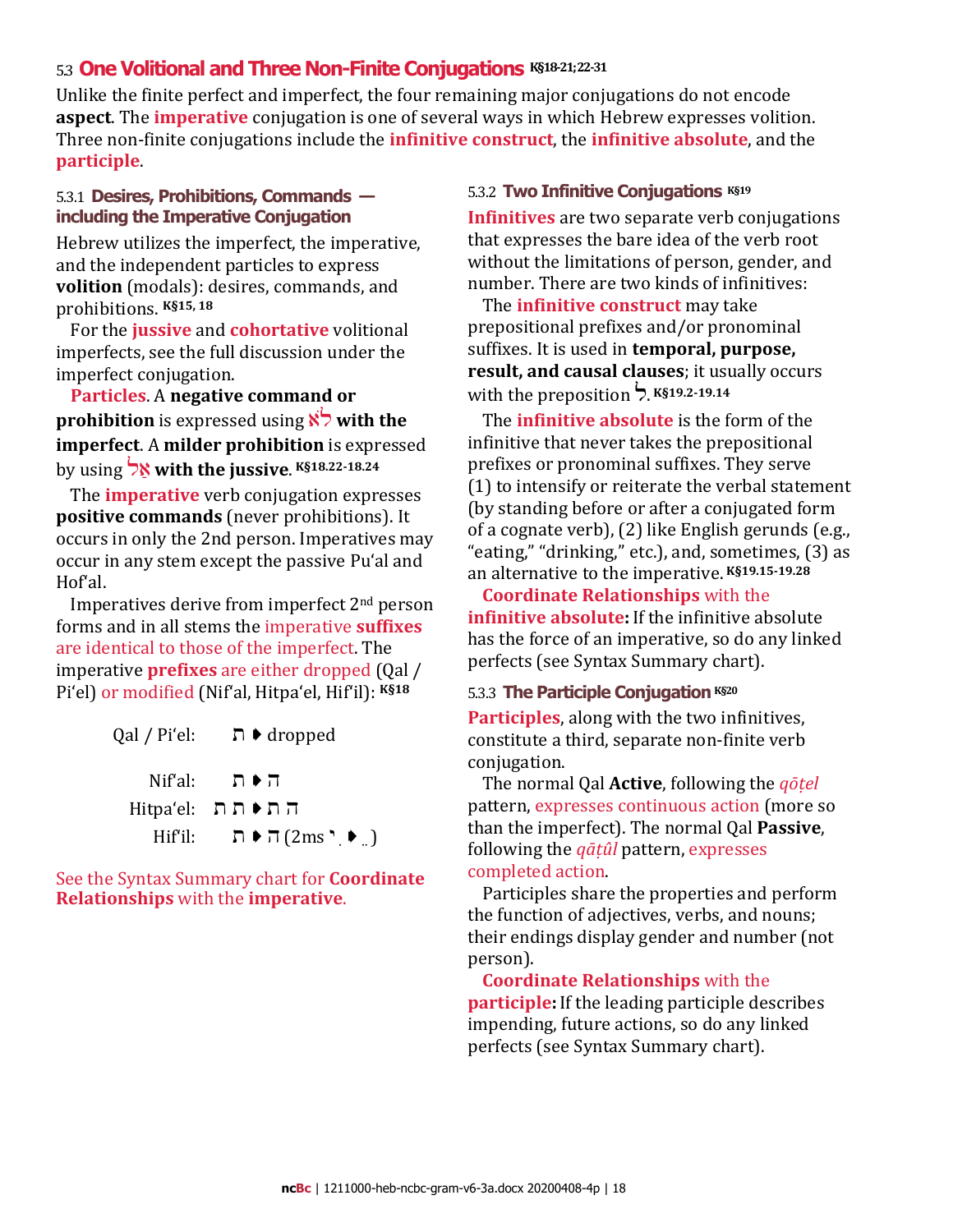# <span id="page-18-0"></span>5.4 **Verb Diagnostics and Strong-Verb Paradigm**

In addition to our ncBc handouts, see the Appendices of BBH and its teacher handouts (PDF).